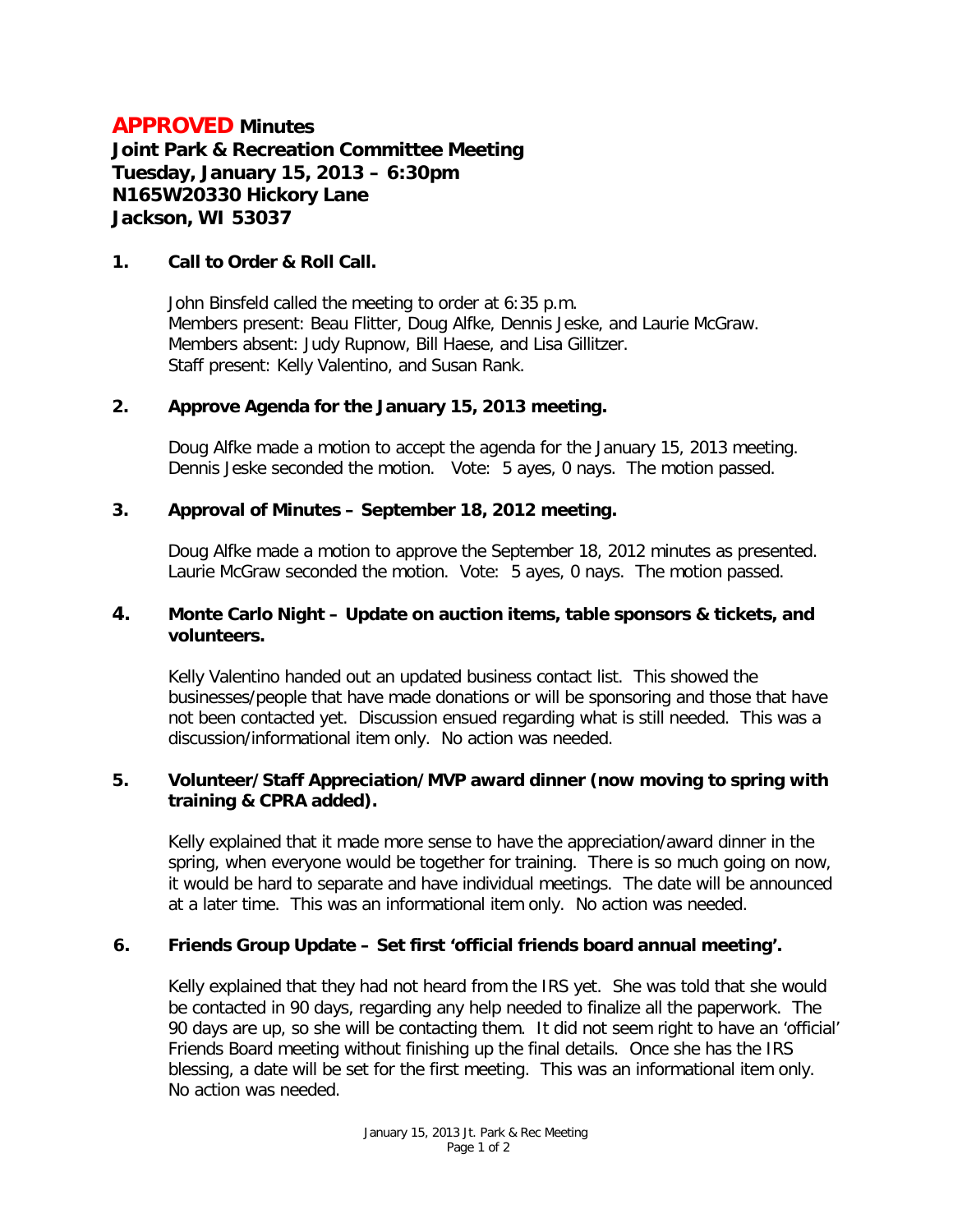# **7. Park Project Updates.**

The archery range at the Jackson Town Hall is all set up. The dedication will be sometime in the spring.

The Fistball Complex at the Jackson Town Hall has begun. Jim Blank is coordinating the process as per Park & Planning requirements.

Kelly is working with a group that would like to get the game LaCrosse started at the Jackson Town Hall. She hopes to have enough information to take to the February Town Board Meeting.

The Farmers Market will be moving from the Community Center to the South Center St. parking lot (west of the railroad tracks). The market will be open on Thursdays from June through October. The hours will be 8:00am to 11:00am. There is paperwork that must be submitted to the State before the program can begin.

This was an informational item only. No action was needed.

# **8. Budget Review – End**

Kelly will do a final budget review in February. There are still some outstanding items, so she would like the report to be complete before she presents it. The sub-committee that was created at the special Village/Town Board meeting in December will be meeting at the Town Hall on Thursday, January 25, at 7:00pm. This was an informational item only. No action was needed.

# **9. Contract updates (Town/B&G).**

The meeting reported in item #8 will be the Town of Jackson contract talk. There will be a meeting regarding the Boys & Girls Club contract next week.

# **10. 2013 Calendar of Events.**

Kelly will be sending this out later this week.

# **11. Directors Report.**

Kelly presented her report.

# **12. Citizens/Committee Member Comments.**

Susan Rank informed the Committee that there will be another AARP Driver Safety course held at the Community Center in February.

# **13. Adjourn.**

Doug Alfke made a motion to adjourn. Laurie McGraw seconded the motion. Vote: 5 ayes, 0 nays. The motion passed. The meeting adjourned at 7:20pm.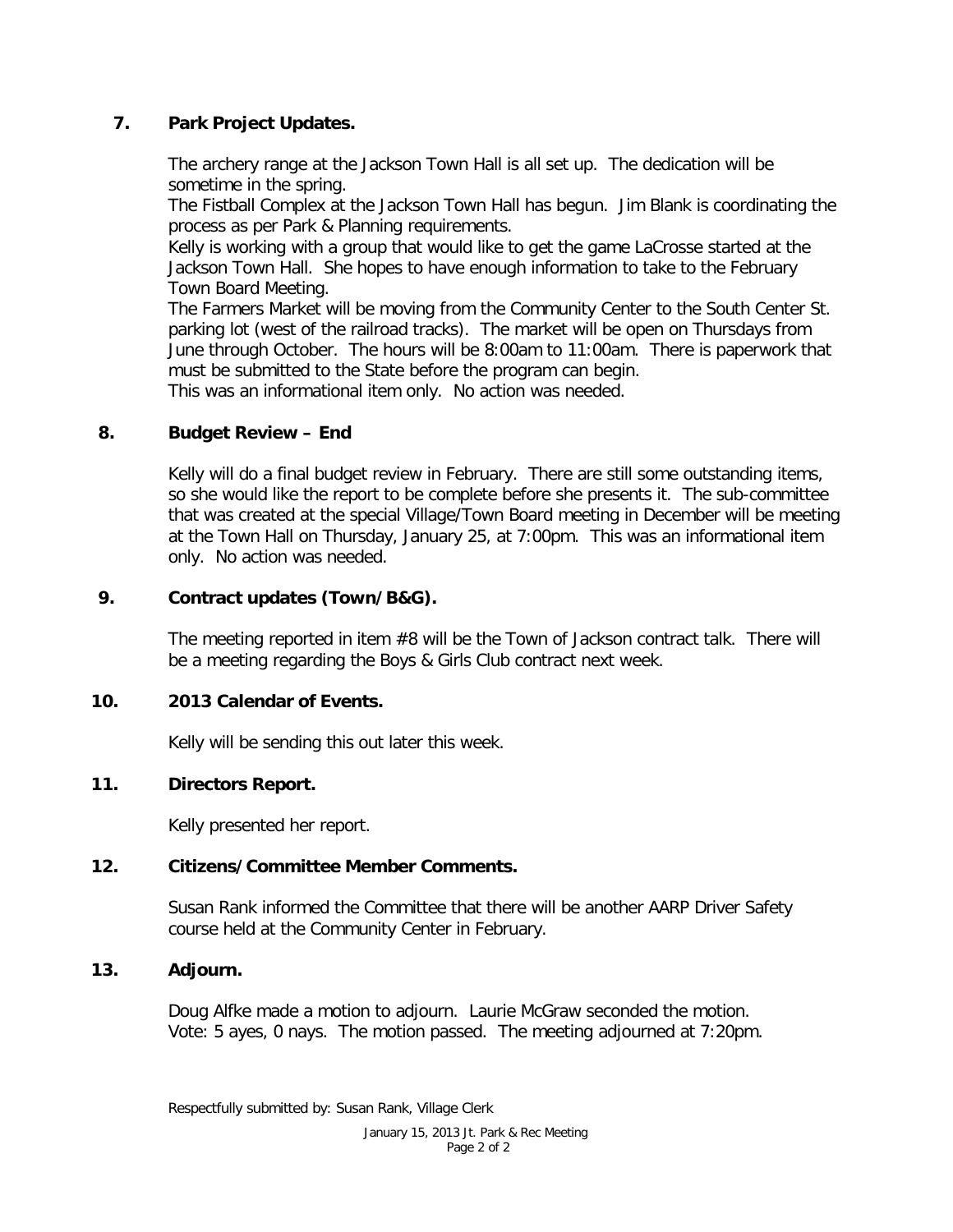

# **MINUTES OF THE SPECIAL MEETING OF THE TOWN OF JACKSON AND VILLAGE OF JACKSON AD-HOC JOINT PARKS AND RECREATION BUDGET OVERSIGHT COMMITTEE JANUARY 24, 2013**

- **I. Call Meeting to Order and Pledge of Allegiance –** The meeting was called to order at 7:00 PM by Town Chairman Ray Heidtke. The Pledge of Allegiance was recited.
	- **A. Official Meeting Notification -** The official meeting notice was read into the public record by Clerk Oliver.
	- **B. Roll Call –** Town members Ray Heidtke and Everett Russell, Village members Mike Kufahl and Don Olson, Joint Parks and Recreation Director Kelly Valentino and Town Clerk Julia Oliver were present.
	- **C. Approval of the Agenda –** Motion by Kufahl, seconded by Olson to approve the agenda. Motion carried without a negative vote.

### **II. Business**

- **A. Any Town or Village Citizen Comment on an Agenda Item –** There were no comments.
- **B. Discussion and Possible Action – Ad-Hoc Committee Chairman –** Motion by Kufahl, seconded by Olson nominating Everett Russell as committee chairman. Motion carried without a negative vote.
- **C. Discussion and Possible Action – Detailed Review of the 2013 Budget - Joint Park and Recreation Department and the Jackson Area Community Center –** Valentino provided the committee members with reports detailing three years of actuals, three years of budgets, budget line item description information and the 2012 year-end report. The committee reviewed the information and discussed various points including the Boys and Girls Club contract, staffing levels, building operating expenses, use by certain groups and the use of volunteers to operate. Also it was noted that it takes contributions from both the Village and the Town to operate the Parks and Recreation department; and the Town should have a voice in the cost to operate the Community Center facility and the Parks and Recreation department.

The members will continue the discussion at the next meeting, Thursday, February 28, 2013 at 7:00 PM at the Community Center. Future agenda items include: 1. Amount of the budget line item for the Town's contribution, 2. the Community Center Agreement, 3. the formula on how the costs are shared (between the Town and Village) and clarification on what costs should be shared, 4. Review the programming to see what opportunities exist to increase the use of the Town facilities and park.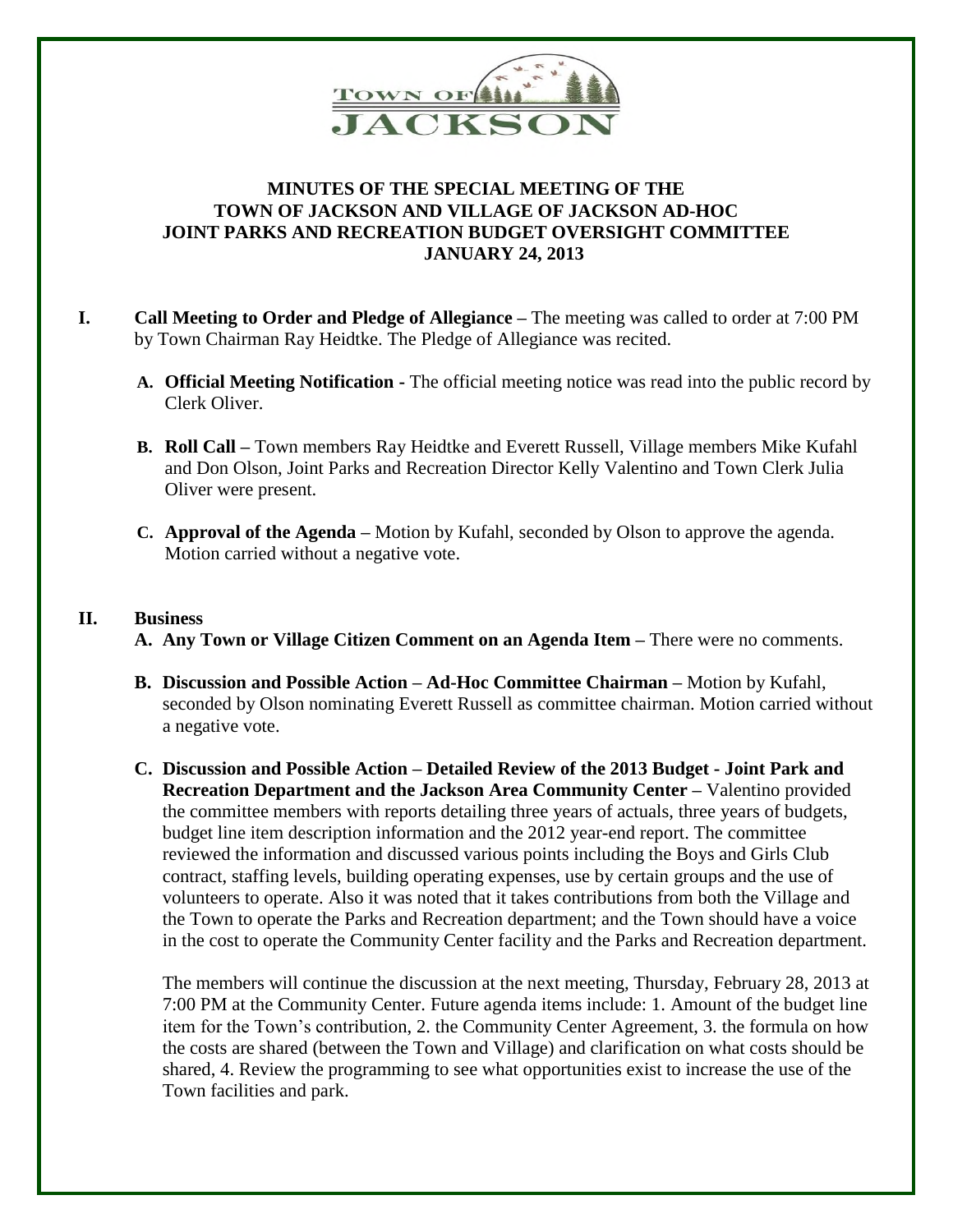# **MINUTES OF THE AD-HOC JOINT PARKS AND RECREATION BUDGET OVERSIGHT COMMITTEE JANUARY 24, 2013 PAGE 2**

- **III. Announcements –** Valentino reminded everyone of the Monte Carlo event which will be held on February 2, 2013 at the Community Center.
- **IV. Adjournment –** Motion by Heidtke, seconded by Kufahl to adjourn. Motion carried without a negative vote.

Respectfully submitted,

Julia Oliver Town Clerk

Minutes approved: \_\_\_\_\_\_\_\_\_\_\_\_\_\_\_\_

\_\_\_\_\_\_\_\_\_\_\_\_\_\_\_\_\_\_\_\_\_\_\_\_\_\_\_\_\_\_\_\_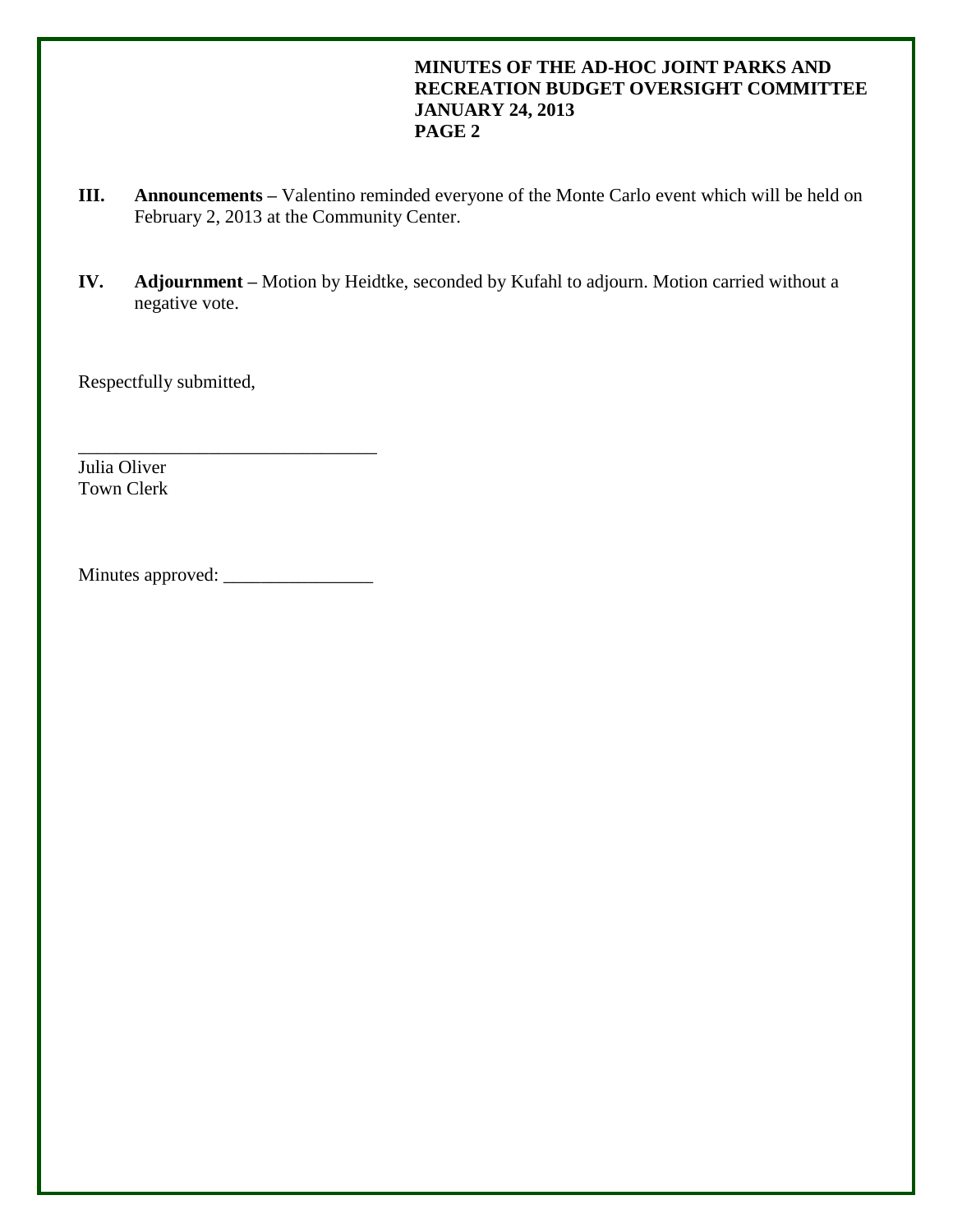# **APPROVED Minutes**

**Town of Jackson & Village of Jackson Ad-Hoc Jt. Parks & Recreation Budget Oversight Committee Thursday, February 28, 2013 – 7:00pm N165W20330 Hickory Lane Jackson, WI 53037**

### **1. Call Meeting to Order and Pledge of Allegiance.**

Chair Everett Russell called the meeting to order at 7:00 p.m. The Pledge of Allegiance was recited.

### **A. Official Meeting Notification.**

Village Clerk Susan Rank reported that the meeting had been posted correctly in the Village and in the Town.

### **B. Roll Call.**

Village members Don Olson and Michael Kufahl, Town members Everett Russell and Ray Heidtke, Jt. Parks & Recreation Director Kelly Valentino, and Village Clerk Susan Rank were present.

### **C. Approval of the Agenda.**

Michael Kufahl made a motion to approve the agenda. Don Olson seconded the motion. Vote: 4 ayes, 0 nays. The motion passed.

### **D. Approval of the Minutes.**

Ray Heidtke made a motion to approve the January 24, 2013 minutes as presented. Michael Kufahl seconded the motion. Vote: 4 ayes, 0 nays. The motion passed.

#### **2. Business.**

### **A. Any Town or Village Citizen Comment on an Agenda Item.**

Dennis Jeske, a Town of Jackson resident and a member of the Jt. Parks & Recreation Committee spoke. He questioned the name of the committee, as well as a number of the agenda items.

Brian Emmrich, a Village of Jackson resident and Village Trustee spoke. He offered suggestions as to how the Community Center should be run.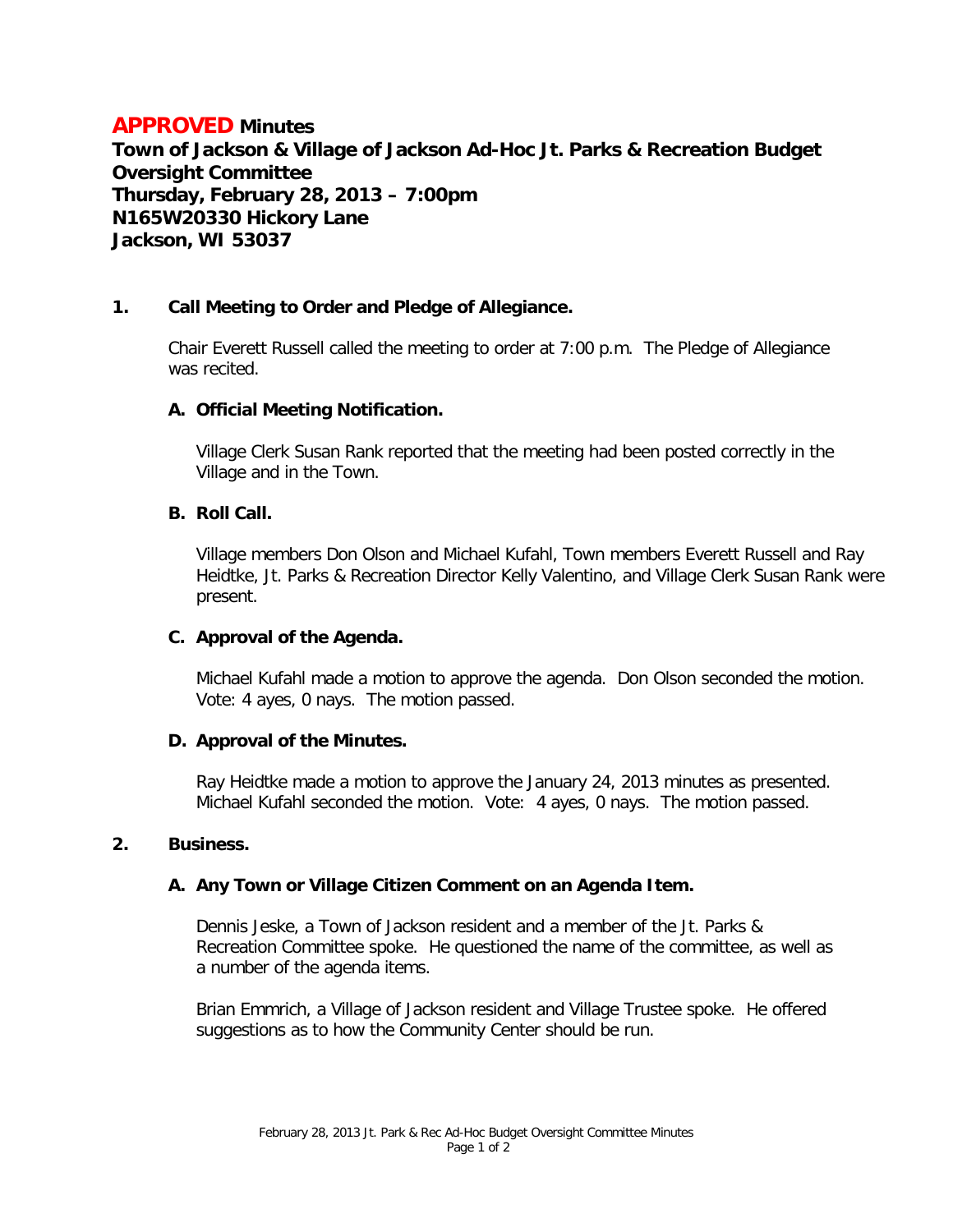### **B. Discussion and Update – Boys and Girls Club Contribution – Kelly Valentino, Jt. Parks and Recreation Director.**

Kelly Valentino reported that as of Tuesday, when she spoke to Jay Fisher, the Boys & Girls Club Board had not met to discuss the contract. That may not happen until March.

### **C. Discussion and Possible Action – Formula for Cost Sharing Between the Town and Village, and Clarification on What costs Should be Shared.**

Discussion ensued regarding the 'Operation & Maintenance Expense' line item in the budget. Other matters discussed included, but were not limited to, insurance for the building, the definition of 'Miscellaneous Building Repairs' line item on the budget, which government entity should pay for what, whether the 2001 agreement between the Town and the Village regarding payment for the Jt. Park & Recreation Directors salary was superseded by the 2008 operations agreement between the Village and the Town regarding the Jackson Area Community Center, and whether they should investigate the usage percentage as a basis for figuring the contribution percentage.

### **D. Discussion and Possible Action – Town Contribution to Budget.**

Chairman Russell said that this item was redundant. Ray Heidtke said the Committee should move on to the next item.

### **E. Discussion and Possible Action – Recommendation for Budget Changes/Adjustments.**

Ray Heidtke asked about the 'Ticket Sale's line item in the budget. Kelly Valentino responded that that is for the WPRA tickets that they sell. These tickets are for the Milwaukee Zoo, different attractions in the Wisconsin Dells, Great America, etc. Discussion continued regarding staffing and programming balancing out.

### **F. Discussion and Possible Action – The Community Center Agreement (Between the Village and Town).**

The Committee discussed the verbiage that would go into a new agreement. They would like to see something that says that the Ad-Hoc Committee would see the budget before it went to the two (2) Boards. Ray Heidtke said he would like the Town to get together with the Town representatives on the Jt. Park & Recreation Committee at budget time to get a report from them. The bottom line is that there needs to be a new agreement with verbiage that both the Village and the Town can agree on. Coming up with the wording is the 'homework' that is assigned to the members of the Committee.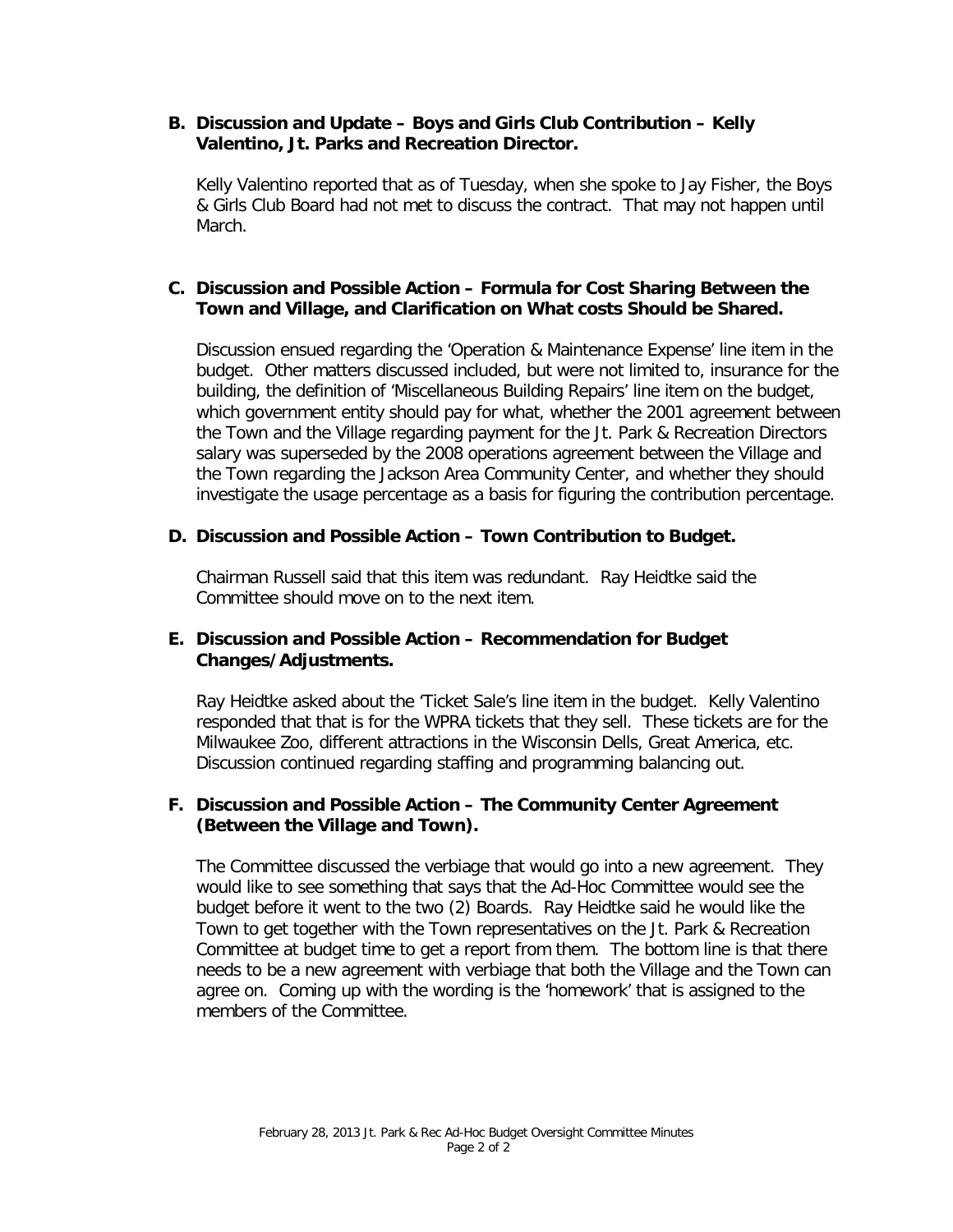### **G. Discussion and Possible Action – Opportunities to Increase Use of the Town Hall Facilities and Park.**

Ray Heidtke informed the Village members of the Committee that a lacrosse team is interested in using the Town facilities, as well as fistball teams. Everett Russell talked about the major renovation work that is being done at the Town Hall.

### **3. Set Future Agenda Items.**

Agenda items **II A**, **C**, and **F** will be on the next agenda. Agenda item **II B** will remain on the agenda, but will be an update item only. Agenda items **II D** and **E** will come off the agenda. Item **II G** will go under announcements.

#### **4. Announcements.**

The next meeting was tentatively set for April 4, 2013 at 7:00pm. The meeting will be held at the Jackson Town Hall.

### **5. Adjourn.**

Ray Heidtke made a motion to adjourn. Michael Kufahl seconded the motion. Vote: 4 ayes, 0 nays. The meeting adjourned at 8:55pm.

Respectfully submitted by Susan Rank, Village of Jackson Clerk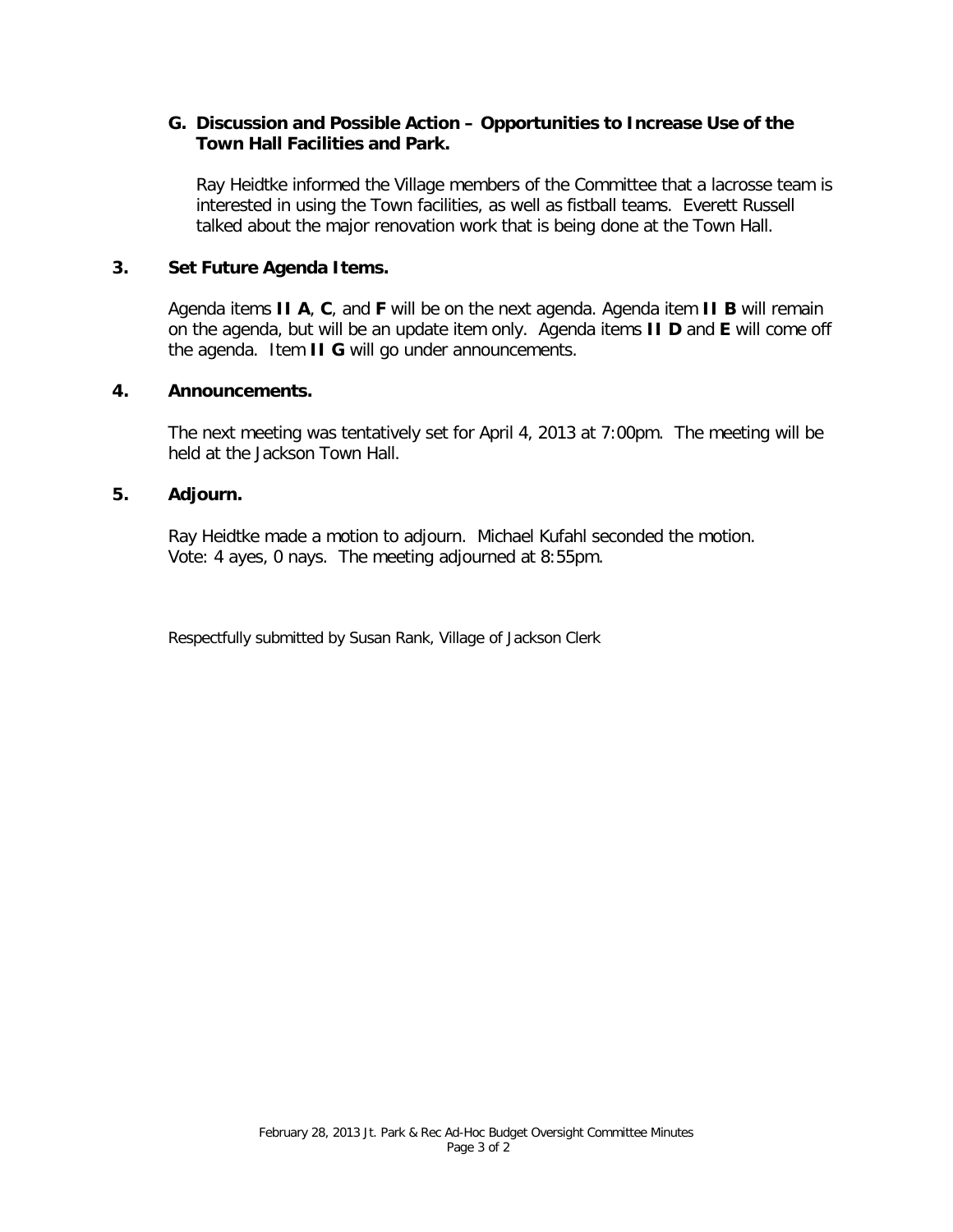# **DRAFT Minutes Joint Park & Recreation Committee Meeting Tuesday, March 19, 2013 – 6:00pm N165W20330 Hickory Lane Jackson, WI 53037**

### **1. Call to Order & Roll Call.**

Doug Alfke called the meeting to order at 6:15 p.m. Members present: Beau Flitter, Lisa Gillitzer, Bill Haese, and Laurie McGraw. Members Dennis Jeske, John Binsfeld, and Judy Rupnow arrived later. Staff present: Kelly Valentino, and Susan Rank.

### **2. Approve Agenda for the March 19, 2013 meeting.**

Beau Flitter made a motion to accept the agenda for the March 19, 2013 meeting. Bill Haese seconded the motion. Vote: 4 ayes, 0 nays. The motion passed.

### **3. Approval of Minutes – January 15, 2013 meeting.**

Bill Haese made a motion to approve the January 15, 2013 minutes as presented. Beau Flitter seconded the motion. Vote: 4 ayes, 0 nays. The motion passed.

### **4. Monte Carlo Night – Event Update and Financials.**

Kelly Valentino handed out the financial report. The event was well attended. Discussion ensued. This was a discussion/informational item only. No action was needed.

# **5. Volunteer/Staff Training and Appreciation/MVP award – Friday, April 5.**

The event will be at the Community Center from 5:30pm – 7:30pm. This was an informational item only. No action was needed.

#### **6. Friends Group Update.**

Kelly explained that she had contacted the IRS to see how soon they might anticipate some help. She was told that they were 8 months to 1 year behind. So it is still a waiting game. This was an informational item only. No action was needed.

### **7. Park Project Updates: Town, LaCrosse, Fistball, Archery, master plan & park policies/fees.**

Fistball: The Fistball people are waiting for spring. They cannot do anything with field work until then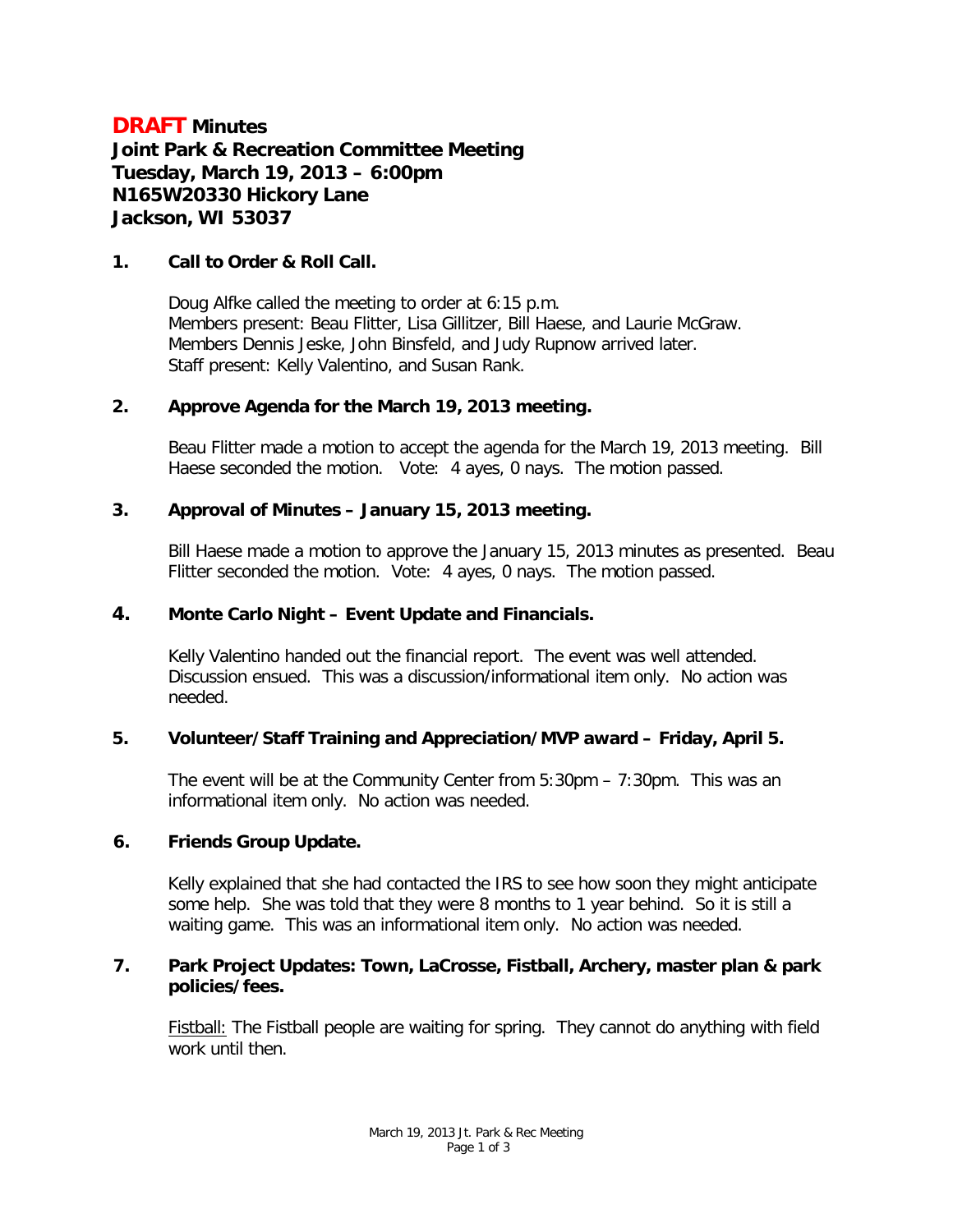Archery: Kelly informed the Committee that the dedication will hopefully be in May. Cade Allcox has chosen the archery range for his Eagle Scout project. He will be working to put in benches, trees, and trash containers.

LaCrosse: Members of the West Bend LaCrosse Club are going to be marking the field. They now have official approval to use the fields.

Master Plan & Park Policies/Fees: Kelly has been asked by the Town of Jackson Town Board to deal with this issue. The Jt. Park & Rec Committee will work on this item, and then it will be presented to the Town Park & Plan Commission. From there, if approved, it will go to the Town Board for approval. This is more for creating a design for the Town grounds than verbiage for the Master Plan, although some wording will have to be tweaked.

# **8. Jt. Parks, Recreation and Open Space Plan – revision schedule update.**

Kelly handed out a timeline sheet. It explained that in April, the Committee will star the review updates to Chapters I – III. Things will progress from there. The deadline for the revision is December 31, 2014. This was an informational item only. No action was needed.

# **9. Budget Review – Feb. Stat Pack.**

Kelly handed out the information. This was an informational item only. No action was needed.

### **10. Contract updates (Town/B&G).**

Kelly explained that all of the contracts were still being worked on. Progress with the Boys & Girls Club was steady, but moving forward. This was an informational item only. No action was needed.

# **11. 2013 Calendar of Events.**

Kelly handed out the 2013 Calendar of Events. The date for the Kite Festival will be changing. There is a conflict with the date listed. This was an informational item only. No action was needed.

# **12. Eagle Scout Project Update: Cade Allcox.**

Cade was introduced to the Committee. As reported in agenda item #7, Cade will be working on the archery range at the Jackson Town Hall and Park as his Eagle Scout project.

### **13. Directors Report.**

Kelly presented her report. This was an informational item only. No action was needed.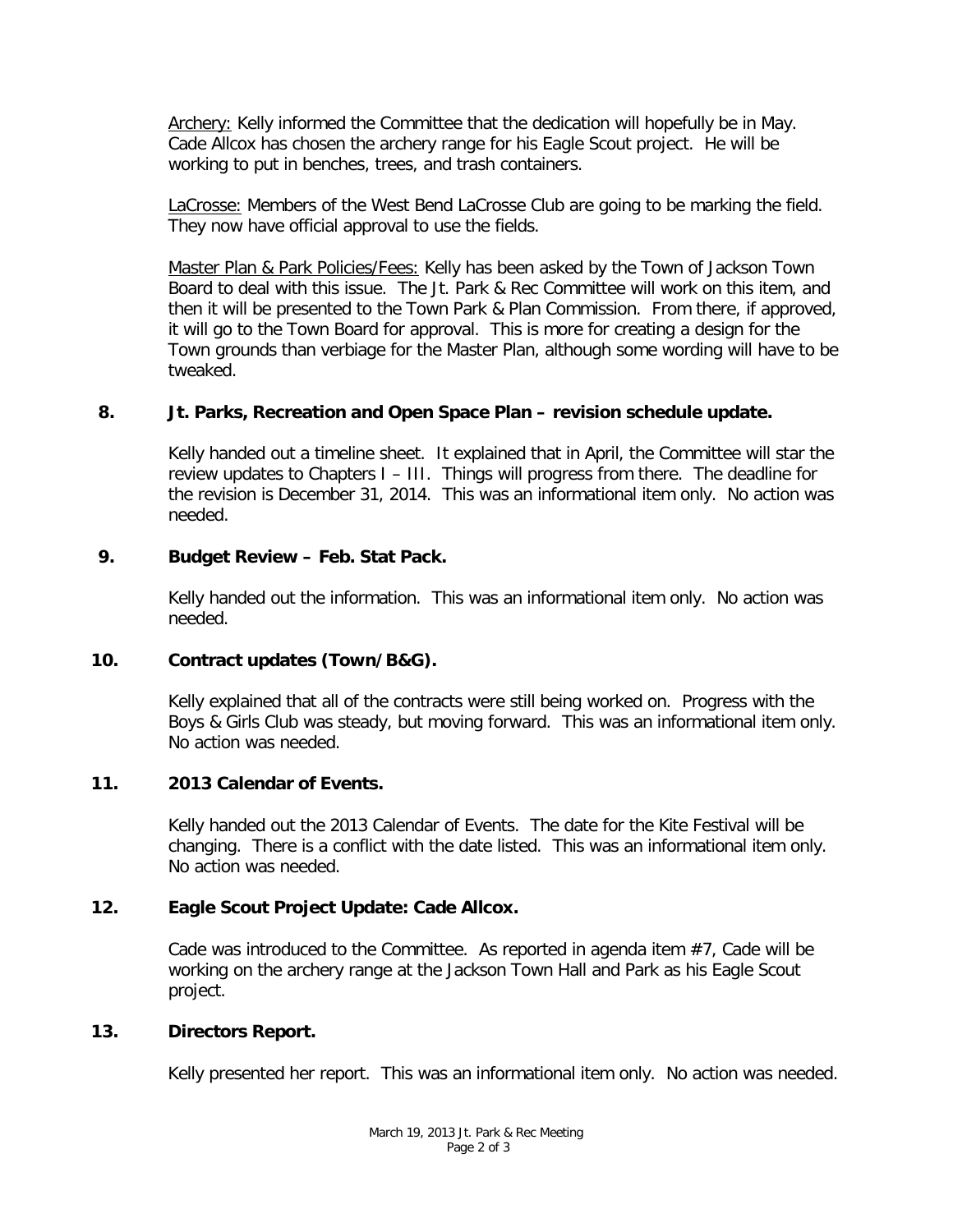# **14. Citizens/Committee Member Comments.**

No one spoke.

# **15. Adjourn.**

Bill Haese made a motion to adjourn. Lisa Gillitzer seconded the motion. Vote: 8 ayes, 0 nays. The motion passed. The meeting adjourned at 7:19pm.

Respectfully submitted by: Susan Rank, Village Clerk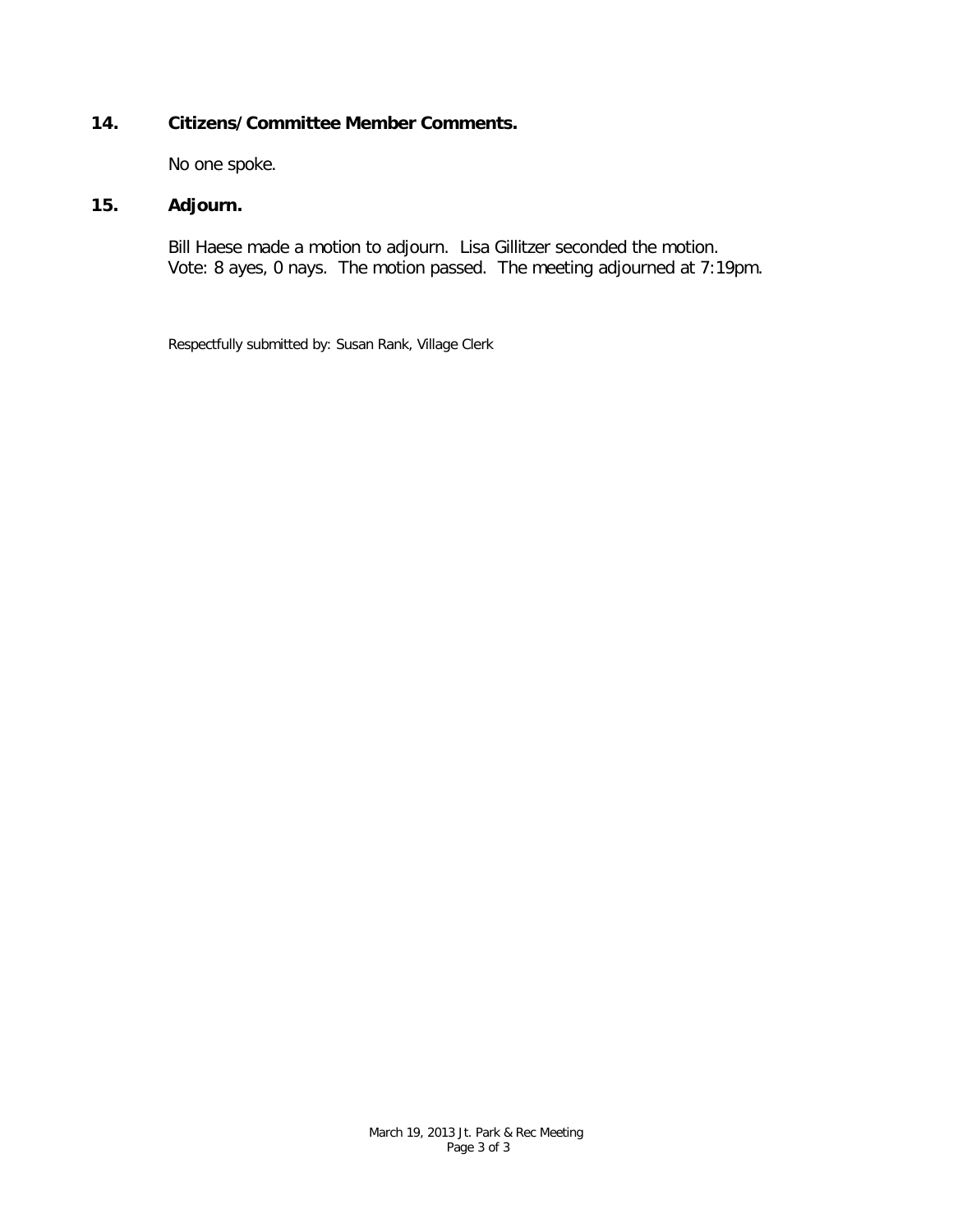# **DRAFT Minutes Joint Park & Recreation Committee Meeting Tuesday, April 16, 2013 – 6:30pm N165W20330 Hickory Lane Jackson, WI 53037**

**PLEASE NOTE**: The Jackson annual Town Board meeting was also being held tonight. Kelly was required to be at that meeting.

# **1. Call to Order & Roll Call.**

John Binsfeld called the meeting to order at 6:32 p.m. Members present: Beau Flitter, Doug Alfke, Dennis Jeske, Bill Haese, Judy Rupnow, Lisa Gillitzer, and Laurie McGraw. Staff present: Jessica Loomans, Renee Fisher, and Susan Rank.

# **2. Approve Agenda for the April 16, 2013 meeting.**

Bill Haese made a motion to accept the agenda for the April 16, 2013 meeting. Beau Flitter seconded the motion. Vote: 8 ayes, 0 nays. The motion passed.

# **3. Approval of Minutes – March 19, 2013 meeting.**

Doug Alfke made a motion to approve the March 19, 2013 minutes as presented. Laurie McGraw seconded the motion. Vote: 8 ayes, 0 nays. The motion passed.

# **4. Park Rental Requests: Walk for the Animals Aug. 17 and a large Wedding Sept. 8.**

Jessica Loomans handed out the applications. She also noted that the dates on the agenda were incorrect. The wedding reception will be held August 10, 2013. This is coming to the Committee, because the request is to rent Hickory Lane Park and the Splash Park. This would be for the entire day. The Jt. Park & Rec Department will have a staff member at the Splash Park during the rental, to handle any problems that might come up. The renters will pay for the staff member being there. There will be a sign put up at the entrance of the Splash Park stating that the Splash Park will be rented for a private function on August  $10<sup>th</sup>$ , and will not be open to the public. This is a common practice when it is rented. It was questioned as to whether or not the rental of Hickory Park & the Splash Park meant the entire park, or just the shelter, playground area, volleyball area, and the water park, or did it include the soccer/baseball field areas. Jessica said that she would look into it. Doug Alfke made a motion to recommend the Village Board approve the rental of Hickory Lane Park and the Splash Park for the wedding reception on August 10, 2013 with the appropriate notification of the Splash Park closing to the public. Bill Haese seconded the motion. Vote: 8 ayes, 0 nays. The motion passed.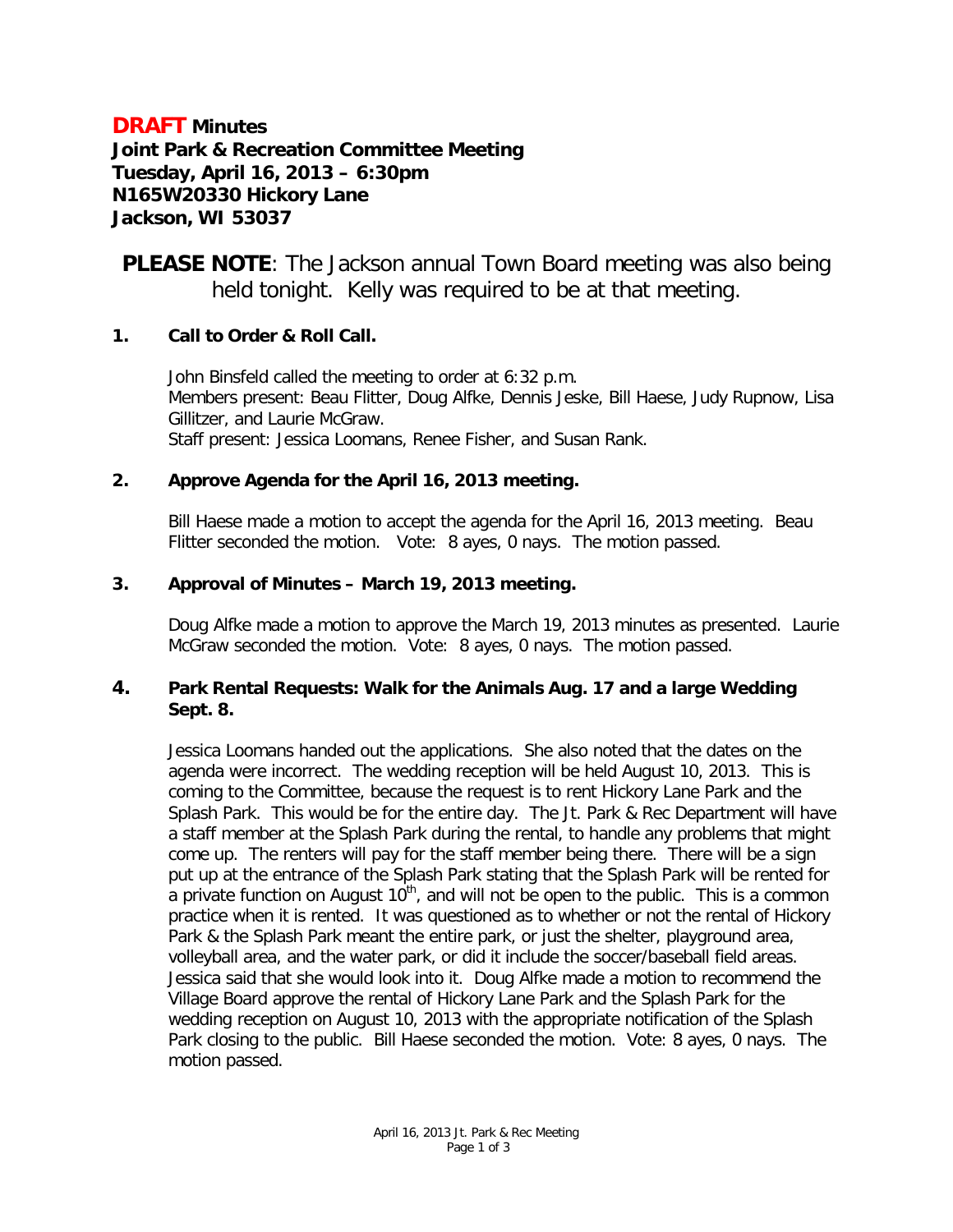The Walk with the Animals is an annual event that has been held in Jackson Park in past years. It will be held Saturday, August 17, 2013. The request is to rent Shelters #1,  $#2$ , and  $#3$ . It is a fundraiser so it needs to be approved by the Village Board. Doug Alfke made a motion to recommend the Village Board approve the rental of Jackson Park for the August 17, 2013 Walk with the Animals. Beau Flitter seconded the motion. Vote: 8 ayes, 0 nays. The motion passed.

The Washington County Republican Party 'Region Day' Brat Fry is an annual event that has been held in Jackson Park before. It will be held on Sunday, September 8, 2013. They will be charging a fee because it is a catered event. Bill Haese made a motion to recommend the Village Board approve the rental of Shelter #1 in Jackson Park to the Washington County Republican Party for the brat fry. Dennis Jeske seconded the motion. Vote: 8 ayes, 0 nays. The motion passed.

# **5. Friends Group Update.**

Jessica explained that she had contacted the IRS to see how soon they might anticipate an agent being assigned to them. She was told that it may not happen until June or July. This was an informational item only. No action was needed.

### **6. Park Project Updates: Town, LaCrosse, Fistball, Archery, master plan & park policies/fees.**

Fistball: The Fistball people are waiting for spring. They cannot do anything with field work until then.

Archery: The dedication is still tentatively scheduled for May. Eagle Scout Cade Allcox has been working on putting in benches, trees, and trash containers.

LaCrosse: This item will be on the April 30, 2013 Park & Plan Agenda for the Town of Jackson.

Master Plan & Park Policies/Fees: This will be on next month's agenda. The Jt. Park & Rec Committee will work on this item, and then it will be presented to the Town Park & Plan Commission. From there, if approved, it will go to the Town Board for approval. This is more for creating a design for the Town grounds than verbiage for the Master Plan, although some wording will have to be tweaked.

Town Signage: Under direction from the Town Board, Kelly has been working on proper signage for the various activity areas at the Jackson Town Hall & Park.

### **7. Jt. Parks, Recreation and Open Space Plan – revision schedule update.**

This item will be on the May agenda. No update was available.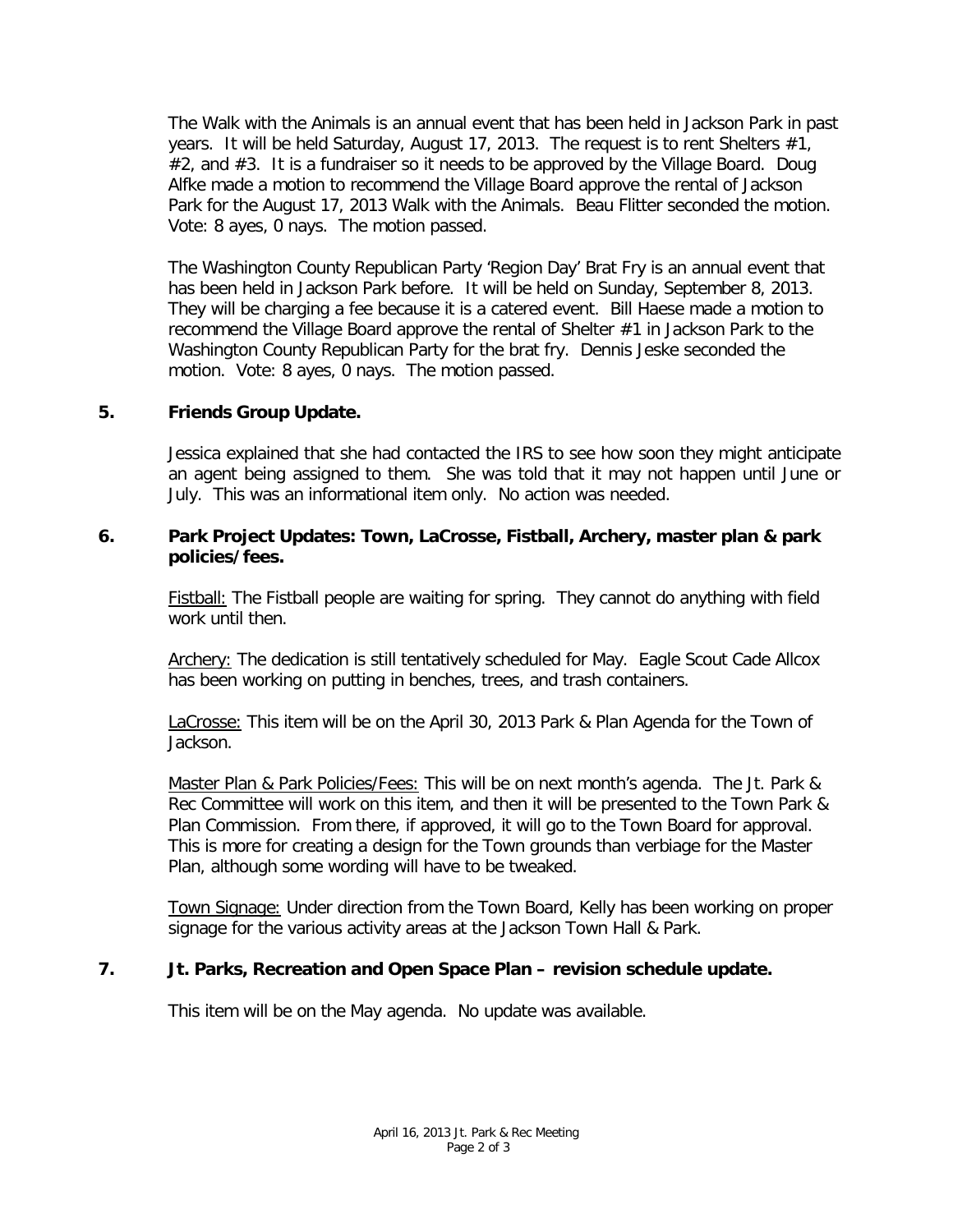# **8. Budget Review – Feb. Stat Pack & 2012 comparison.**

Jessica handed out the information. This was an informational item only. No action was needed.

# **9. Ad Hoc Committee and Contract updates (Town/B&G).**

All of the contracts are still being worked on. This was an informational item only. No action was needed.

# **10. Social Media Policy.**

Jessica handed out the Social Media Policy & Guidelines handbook that has been created. This policy is strictly for the Jackson Jt. Parks & Recreation Department social media. The Committee should review the paperwork. This item will be on the May agenda.

# **11. Eagle Scout Project Update: Cade Allcox.**

As reported in agenda item #6, Cade will be working on the archery range at the Jackson Town Hall and Park as his Eagle Scout project.

### **12. Directors Report.**

Jessica presented Kelly's report. This was an informational item only. No action was needed.

### **13. Citizens/Committee Member Comments.**

Doug Alfke reported that he had been at the Action in Jackson Committee meeting before coming to the Jt. Park & Rec meeting. At that meeting, Mike Riebe had presented a proposal for putting up a flag pole in Jackson Park. It would be west of the rock that is by the tank area by Jackson Dr. Doug explained that it would be a 40' pole that would have an American flag and a POW flag on it. It would be a joint effort between the American Legion Post 486 and VFW 7240. Doug had no information as to whether there will be a light for the flags or not. That will have to be determined.

### **14. Adjourn.**

Dennis Jeske made a motion to adjourn. Doug Alfke seconded the motion. Vote: 8 ayes, 0 nays. The motion passed. The meeting adjourned at 7:45pm.

Respectfully submitted by: Susan Rank, Village Clerk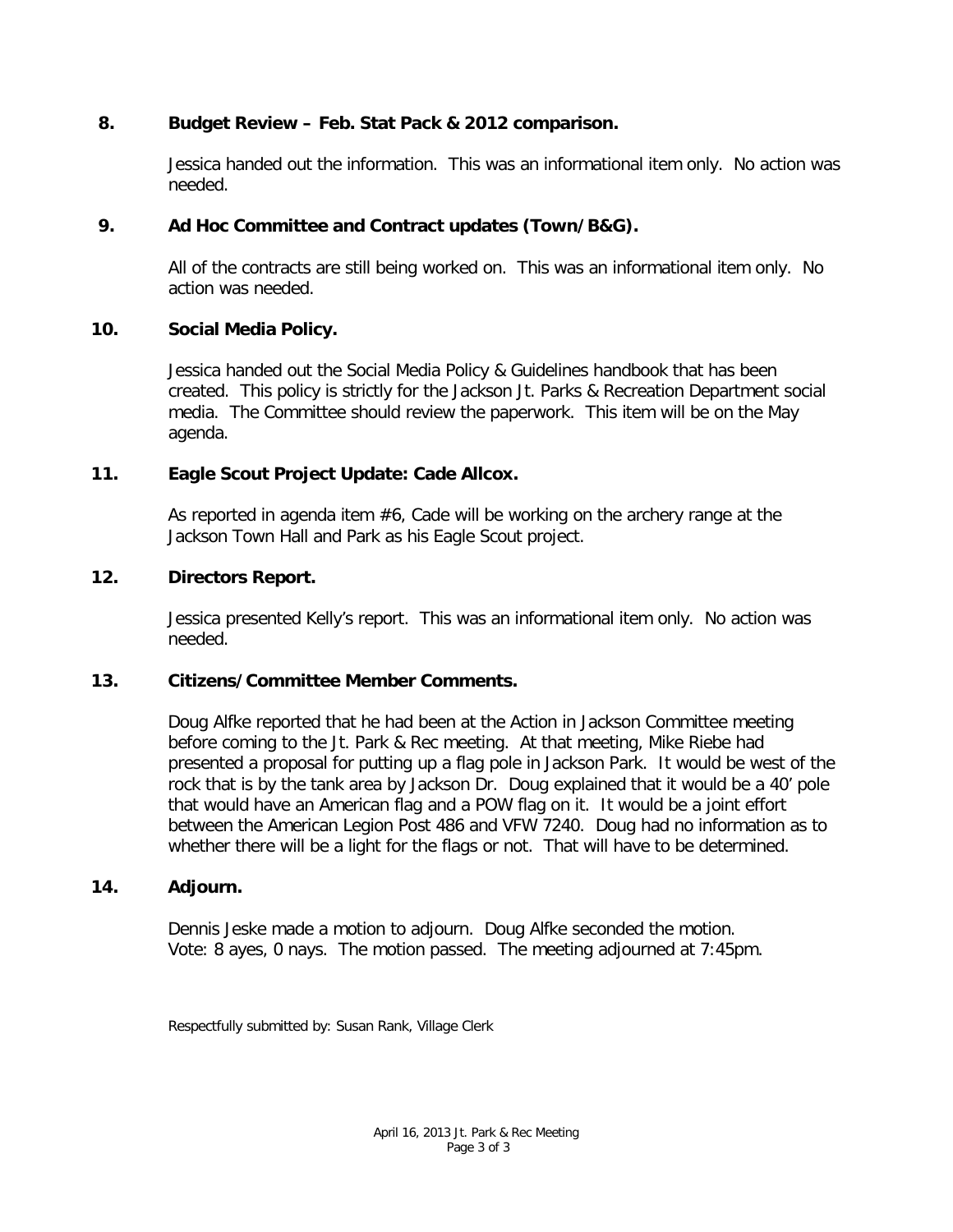

# **MINUTES OF THE SPECIAL MEETING OF THE TOWN OF JACKSON AND VILLAGE OF JACKSON AD-HOC JOINT PARKS AND RECREATION BUDGET OVERSIGHT COMMITTEE APRIL 17, 2013**

- **I. Call Meeting to Order and Pledge of Allegiance –** The meeting was called to order at 7:25 PM by Chairman Everett Russell. The Pledge of Allegiance was recited.
	- **A. Official Meeting Notification -** The official meeting notice was read into the public record by Clerk Oliver.
	- **B. Roll Call –** Town members Everett Russell and Ray Heidtke, Village member Don Olson, Joint Parks and Recreation Director Kelly Valentino and Town Clerk Julia Oliver were present. Village member Michael Kufahl was excused.
	- **C. Approval of the Agenda –** Motion by Olson, seconded by Heidtke to approve the agenda. Motion carried without a negative vote.
	- **D. Approval of the Minutes –** Motion by Olson, seconded by Heidtke to approve the minutes of the February 28, 2013 meeting. Motion carried without a negative vote.

#### **II. Business**

- **A. Any Town or Village Citizen Comment on an Agenda Item –** W. Kannenberg provided written information related to revenue items.
- **B. Discussion and Update – Boys and Girls Club Contribution – Kelly Valentino, Joint Parks and Recreation Director –** Kelly asked Village Administrator John Walther to respond on behalf of the Village; Walther state that the Village is developing a proposal to forward to the Washington County Boys and Girls Club; it has been challenging to quantify their use in order to make the proposal fair. Walther hopes to have the proposal completed in the next couple of weeks.
- **C. Discussion and Possible Action – Formula for Cost Sharing Between the Town and Village –** Valentino stated they base cost sharing on usage which is currently 29% Town and 70% Village. Valentino suggests cost sharing based upon population numbers citing that is the way the cost sharing for fire service is calculated; she noted there would be less fluctuation if population numbers were the basis instead of usage numbers. Motion by Heidtke, seconded by Olson to table. Motion carried without a negative vote.
- **D. Discussion and Possible Action – The Community Center Agreement (Between the Village and Town)** – Village Administrator Walther questioned this agenda item; he stated the purpose of the adhoc committee is to define operational costs that are to be shared per the community center operation agreement. After discussion motion by Olson, seconded by Heidtke to table. The members agreed they will ask the Town Board and the Village Board to clarify the task(s) they want the ad-hoc committee to achieve; specifically to clarify and define the committee purpose.
- **III. Set Future Agenda Items –** The committee tentatively set items C and D as agenda items for the next meeting, which will be held once the committee receives clarification from the Town and Village Boards.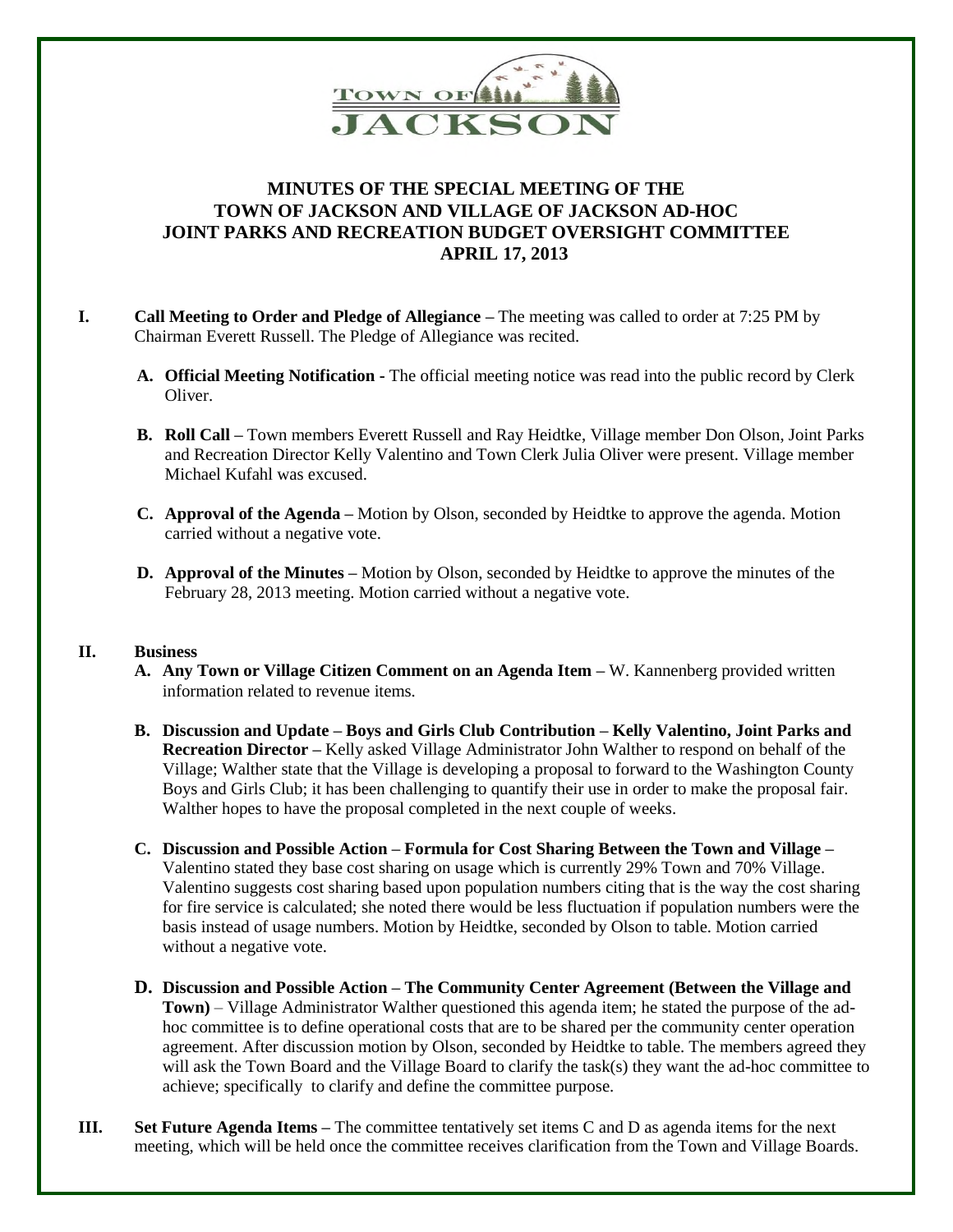# **MINUTES OF THE AD-HOC JOINT PARKS AND RECREATION BUDGET OVERSIGHT COMMITTEE**

# **APRIL 17, 2013 PAGE 2**

**IV. Announcements –** Valentino announced the Spring/Summer Activity Guide is online and will be in the mail soon.

**Opportunities to Increase Use of the Town Hall Facilities and Park -** Valentino noted recent programming opportunities of archery, fistball, and lacrosse. Valentino briefly described the kite festival planned for this summer.

**V. Adjournment –** Motion by Heidtke, seconded by Olson to adjourn. Motion carried without a negative vote.

Respectfully submitted,

Julia Oliver Town Clerk

Minutes approved: \_\_\_\_\_\_\_\_\_\_\_\_\_\_\_\_

\_\_\_\_\_\_\_\_\_\_\_\_\_\_\_\_\_\_\_\_\_\_\_\_\_\_\_\_\_\_\_\_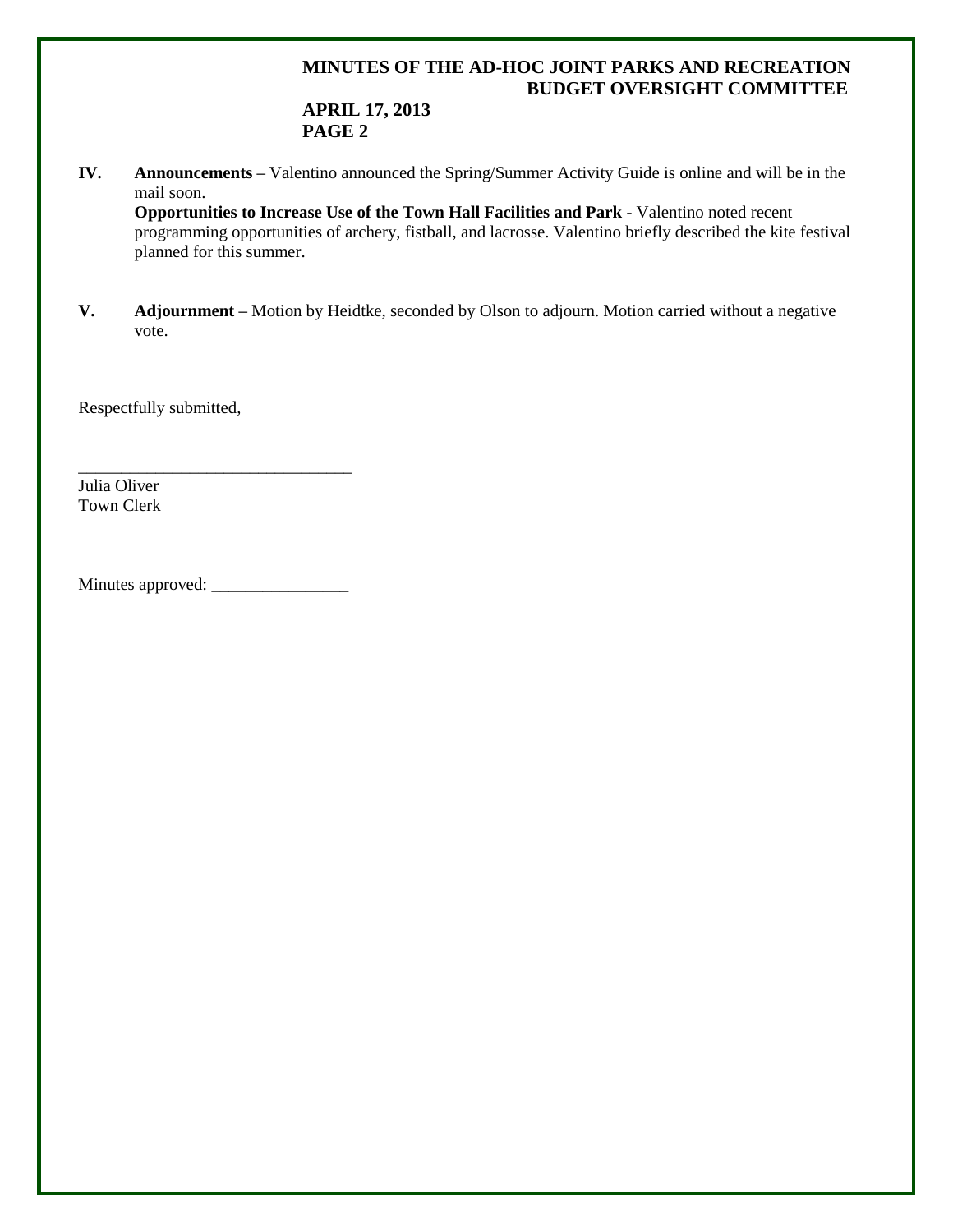# **DRAFT Minutes Town of Jackson & Village of Jackson Ad-Hoc Jt. Parks & Recreation Budget Oversight Committee Thursday, June 19, 2013 – 7:00pm N165W20330 Hickory Lane Jackson, WI 53037**

### **1. Call Meeting to Order and Pledge of Allegiance.**

Chair Everett Russell called the meeting to order at 7:00 p.m. The Pledge of Allegiance was recited.

#### **A. Official Meeting Notification.**

Village Clerk Susan Rank reported that the meeting had been posted correctly in the Village and in the Town.

#### **B. Roll Call.**

Village members Don Olson and Michael Kufahl, Town members Everett Russell and Ray Heidtke, Jt. Parks & Recreation Director Kelly Valentino, and Village Clerk Susan Rank were present.

#### **C. Approval of the Agenda.**

Michael Kufahl made a motion to approve the agenda. Don Olson seconded the motion. Vote: 4 ayes, 0 nays. The motion passed.

### **D. Approval of the Minutes.**

Don Olson made a motion to approve the April 19, 2013 minutes as presented. Ray Heidtke seconded the motion. Vote: 4 ayes, 0 nays. The motion passed.

#### **2. Business.**

### **A. Any Town or Village Citizen Comment on an Agenda Item.**

No one spoke.

### **B. Discussion and Update – Boys and Girls Club Contribution – Kelly Valentino, Jt. Parks and Recreation Director.**

Kelly Valentino reported that a proposal letter was created about a month ago, and that there are some revisions being worked on. Supervisor Russell asked why it was taking so long. Michael Kufahl stated that the Village President was requesting that a dollar range be used instead of the specific dollar amount requested by the Boys &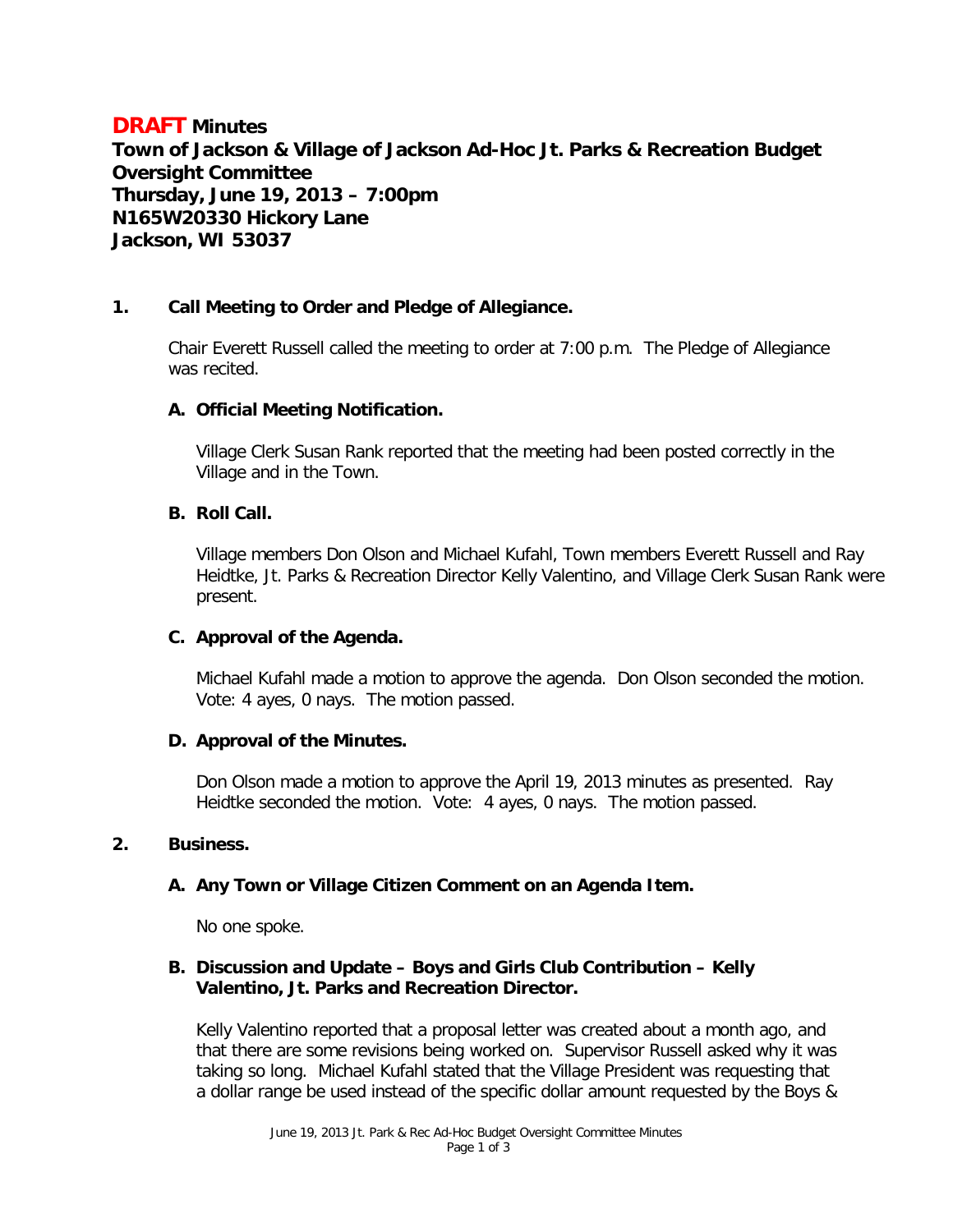Girls Club. The Village Trustee members, (Kufahl & Olson) felt that the original draft of the proposal was acceptable, and Michael Kufahl stated that he would speak with the Village President to ensure the proposal is mailed in a timely manner.

### **C. Discussion and Possible Action – Formula for Cost Sharing Between the Town and Village, and Clarification on What Costs Should be Shared.**

Discussion ensued regarding participation versus population for the cost sharing formula. It was decided by the full Committee that to use participation would be too difficult to quantify. After a lengthy discussion of participation and budget line items, Don Olson made a motion that

- 1) The formula used for the Operation and Maintenance cost sharing will be based on the annual population as provided by the WI Dept. of Administration. The percentage will be determined by July 1 every year so it will be available for budget preparation.
- 2) The cost sharing agreement will cover the net expenses of the Jt. Parks & Recreation Dept. with the Misc. Bldg. Expenses and Repair (500-00-55310-213- 00), Building Insurance (500-00-55310-205-00), and Fire/Burglar Safety Monitoring (500-00-55310-269-00) line items to be paid solely by the Village.
- 3) That a line be added to the original draft of the Boys & Girls Club contribution proposal to include an additional amount be proposed that would be set aside to use strictly for ongoing building repair/maintenance.
- 4) Create a Jt. Committee on budget development and high level operations. The general idea would be to rename the Ad-Hoc Committee. The Committee would meet on an as needed basis, but mainly for the purpose of the annual budget preparation.

Ray Heidtke seconded the motion. Vote: 4 ayes, 0 nays. The motion passed.

# **D. Discussion and Possible Action – The Community Center Agreement (Between the Village and Town).**

The Committee discussed the 2001 and the 2008 agreements. The Committee as a whole agreed that the new agreement would include the four (4) points listed above (in item C), and in addition, would supersede the 2001 and the 2008 agreements, making them void.

### **3. Set Future Agenda Items.**

Agenda items **II C** and **D** will be on the next agenda. Agenda item **II B** will remain on the agenda, but will be an update item only. The next meeting will be July 17, 2013 at **7:30pm** at the Town of Jackson Town Hall. It was agreed by the entire committee that any future meetings would be on the 3<sup>rd</sup> Wednesday of the month, barring any schedule conflicts. Kelly Valentino told the Committee that she would be unable to attend that meeting.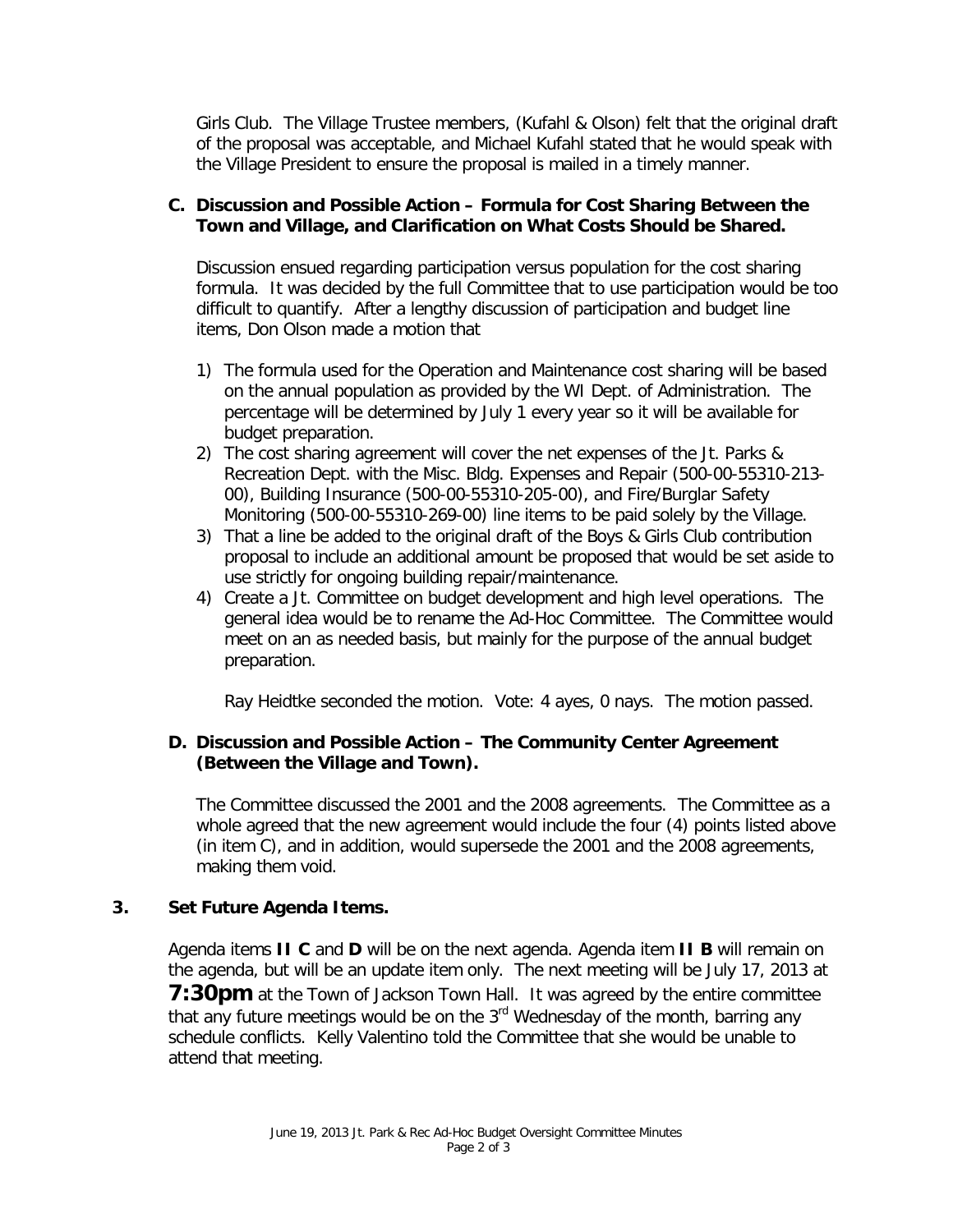# **4. Announcements.**

There were no announcements.

# **5. Adjourn.**

Ray Heidtke made a motion to adjourn. Michael Kufahl seconded the motion. Vote: 4 ayes, 0 nays. The meeting adjourned at 9:00pm.

Respectfully submitted by Susan Rank, Village of Jackson Clerk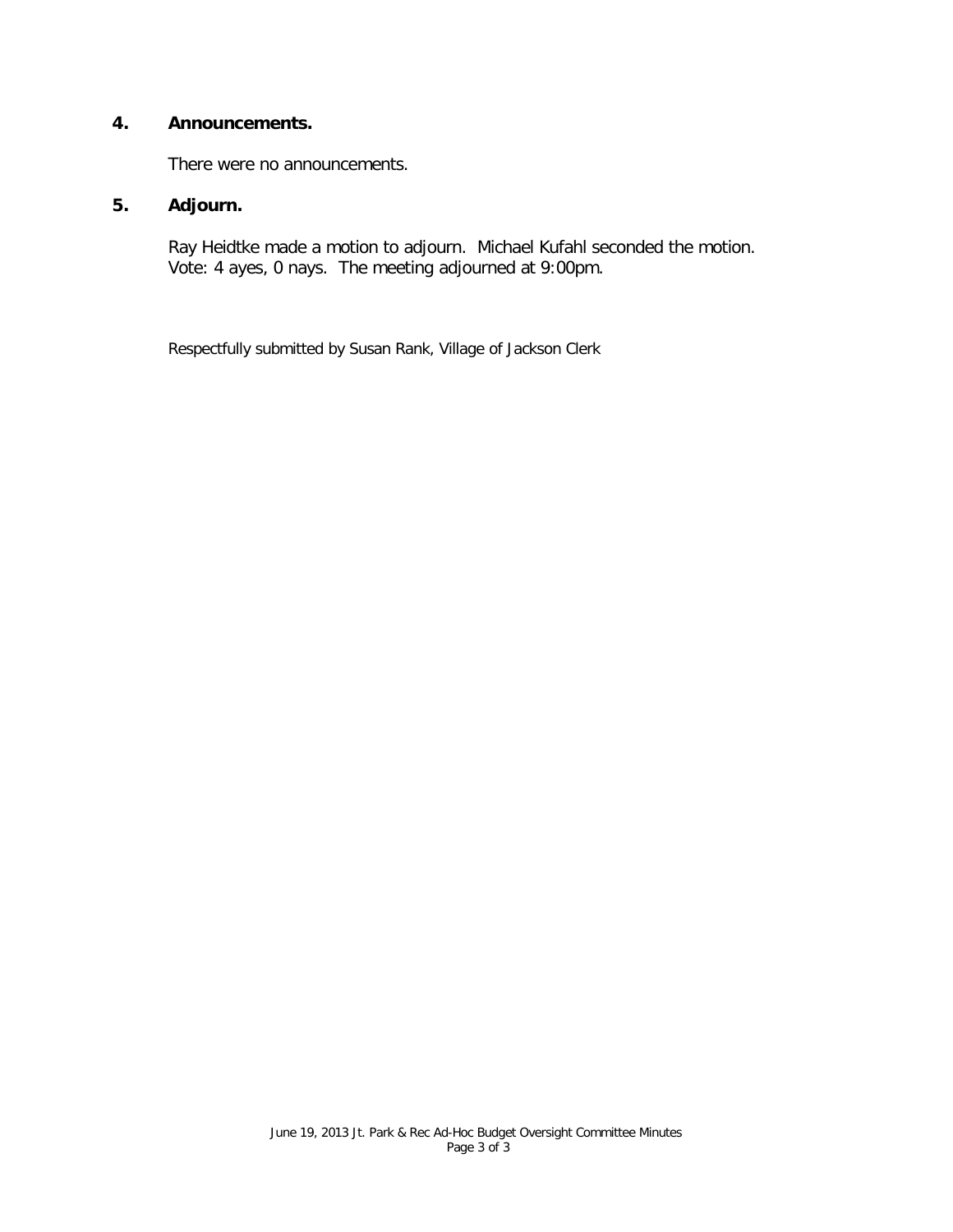# **MINUTES**

# **MEETING OF THE TOWN OF JACKSON AND VILLAGE OF JACKSON AD-HO**C **JOINT PARKS AND RECREATION BUDGET OVERSIGHT COMMITTEE JULY 23, 2013**

### **I. Call meeting to Order and Pledge of Allegiance.**

Chairman Everett Russell called the meeting to order at 7:00 p.m... The Pledge of Allegiance was recited.

### **A. Official Meeting Notification.**

Town Assistant reported that the meeting had been posted correctly.

### **B. Roll Call**

Town members Everett Russell and Ray Heidtke, Village members Don Olson and Michael Kufahl, Jt. Parks & Recreation Director Kelly Valentino were present. Also present was Town Office Assistant Mary Lou Desrosier.

# **C. Approval of the Agenda**

Michael Kufahl made a motion to approve the agenda. Ray Heidtke seconded the motion. Motion passed.

### **D. Approval of the minutes.**

Ray Heidtke made a motion to approve the June 19, 2013 minutes as presented. Don Olson seconded the motion. Motion passed.

### **II. Business.**

### **A. Any Town or Village Citizen Comment on an Agenda Item.**

None

# **B. Update – Boys and Girls Club Contribution – Kelly Valentino, Joint Parks and Recreation Director**

A letter addressed to the Boys and Girls Club was presented. It has not been sent to the Boys and Girls Club yet. There will be a meeting on Monday at the Village to discuss the facts in the letter. They will decide if the amount of the Boys and Girls Club's contribution will be as stated in the letter or if it will be a higher amount.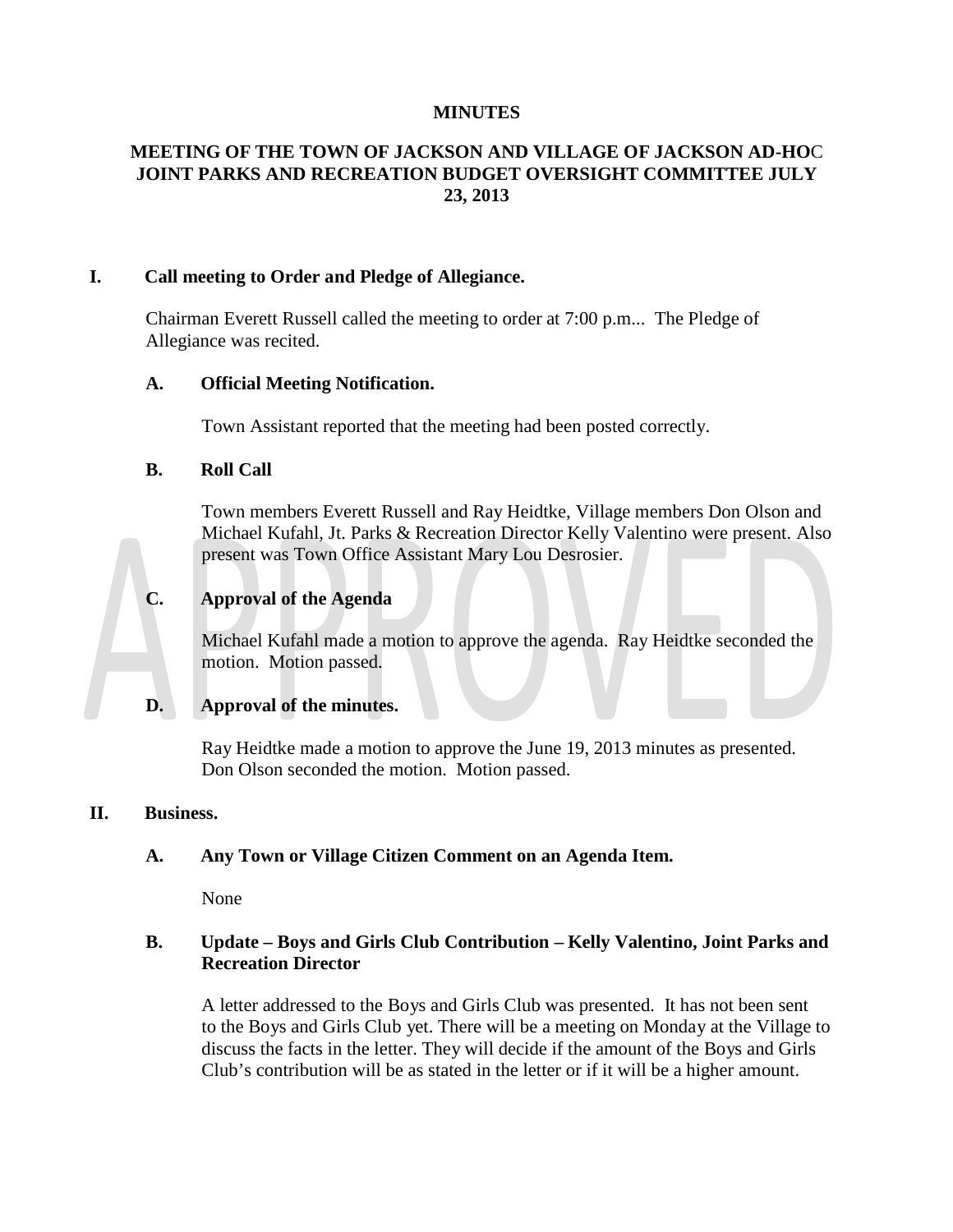### **C. Discussion and Possible Action – Formula for Cost sharing Between the Town and Village, and clarification on What Costs Should be Shared.**

Discussion continued on the clarification of costs, income from parks rentals – items that would be included in the budget; also the cost of building operations, staff, and deficits.

# **D. Discussion and Possible Action – The Community Center Agreement (Between the Village and Town).**

Proposed title: Community Center and Park and Recreational Consolidated Agreement. Don Olson volunteered to make a first draft of the agreement and have other members view it and make additions or corrections, so that a possible finished agreement could be presented at the next meeting.

# **III. Set Future Agenda Items.**

Agenda items **II C and D** will be on the next agenda. Agenda item **II B** will remain on the Agenda, but will be an update item only.

# **IV. Future Meeting Date**

The committee members recommend the next meeting be held as a Joint Town Board and Village Board meeting; scheduled for August 21, 2013 at the Village Hall.

**V. Motion to Adjourn** by Ray Heidtke. Mike Kufahl seconded the motion. Meeting adjourned at 8:20 p.m.

Respectfully submitted by Mary Lou Desrosier, Office Assistant, Town of Jackson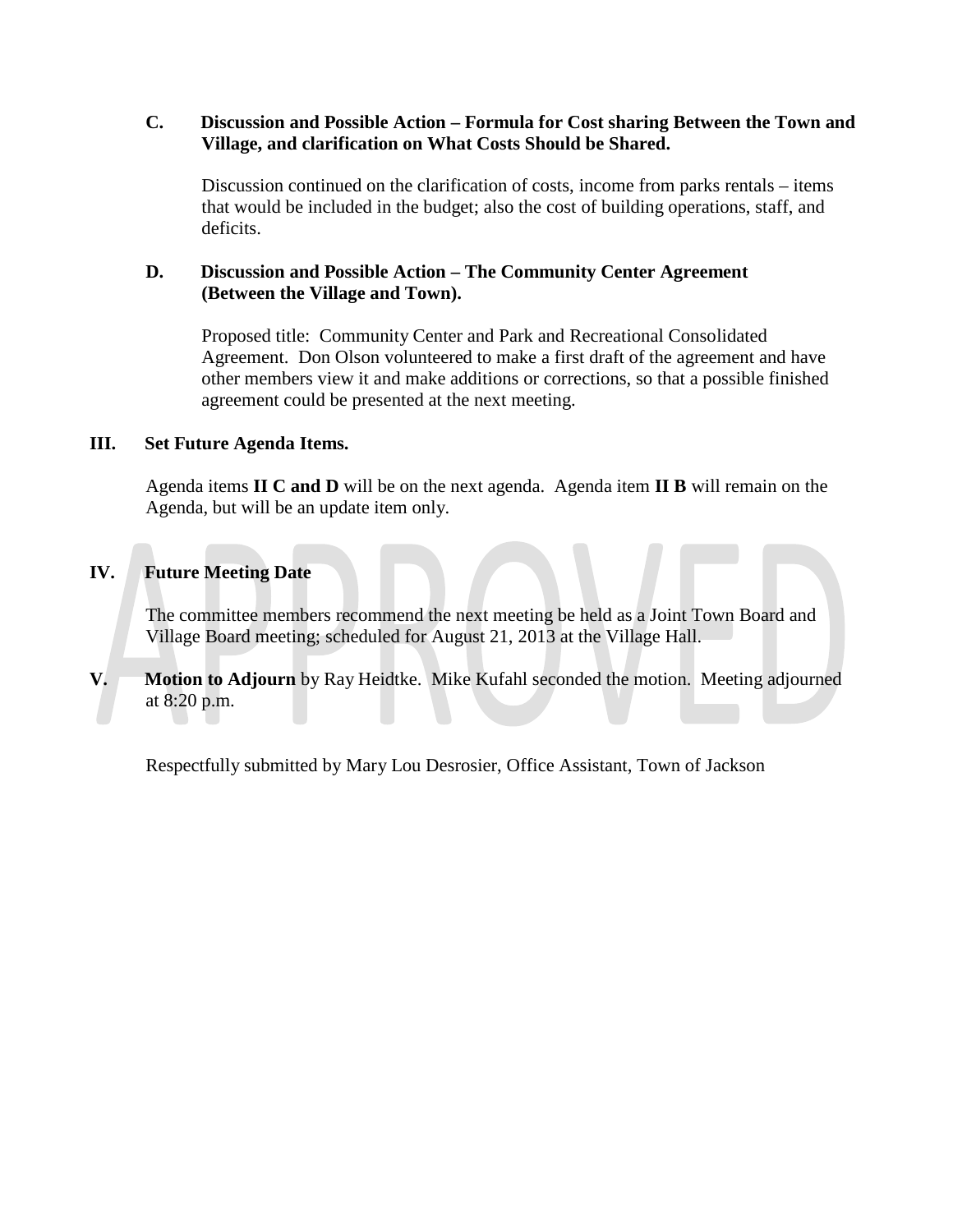**Minutes Joint Park & Recreation Committee Meeting Tuesday, October 15, 2013 – 6:30pm N165W20330 Hickory Lane Jackson, WI 53037**

# **1. Call to Order & Roll Call.**

John Binsfeld called the meeting to order at 6:32 p.m. Members present: Beau Flitter, Bill Haese, Laurie McGraw, Lisa Gillitzer, and Doug Alfke. Members excused: Judy Rupnow. Staff present: Kelly Valentino and Susan Rank.

# **2. Approve Agenda for the October 15, 2013 meeting.**

Bill Haese made a motion to accept the agenda for the October 15, 2013 meeting. Beau Flitter seconded the motion. Vote: 6 ayes, 0 nays. The motion passed.

# **3. Approval of Minutes – September 17, 2013 meeting.**

Susan Rank noted that the date on the DRAFT Minutes said September **15**, 2013. She noted that it should be changed to September **17**, 2013. Doug Alfke made a motion to approve the September 17, 2013 minutes as amended. Lisa Gillitzer seconded the motion. Vote: 6 ayes, 0 nays. The motion passed.

# **4. Town Signage / Ordinances – Discussion & Action.**

Kelly Valentino said that the Town was trying to find their Ordinances. With additional usage, because of the addition of the archery range and other activities, signage may be needed to address park hours, parking restrictions and dogs on leash. No signage should really be put up without knowing what the Town Code says. This item will be on the November agenda. No action was taken.

# **5. Jt. Parks, Recreation and Open Space Plan – Discussion & Action.**

This item will be on the November agenda. No action was taken.

### **6. Budget Review.**

### **Update on budget presentations to the Village & Town**

Kelly explained that she has presented the budget to both the Town and the Village. The Village Board never really talked about the 2014 budget, just expressed general displeasure regarding previous budgets.

During the Town Board presentation, Kelly was informed in the middle of her presentation that the Town had already met and decided that they would only pay for her salary and no one else. This goes back to the 2001 agreement with the Town, and does not acknowledge the 2008 agreement at all. This was the first Kelly had heard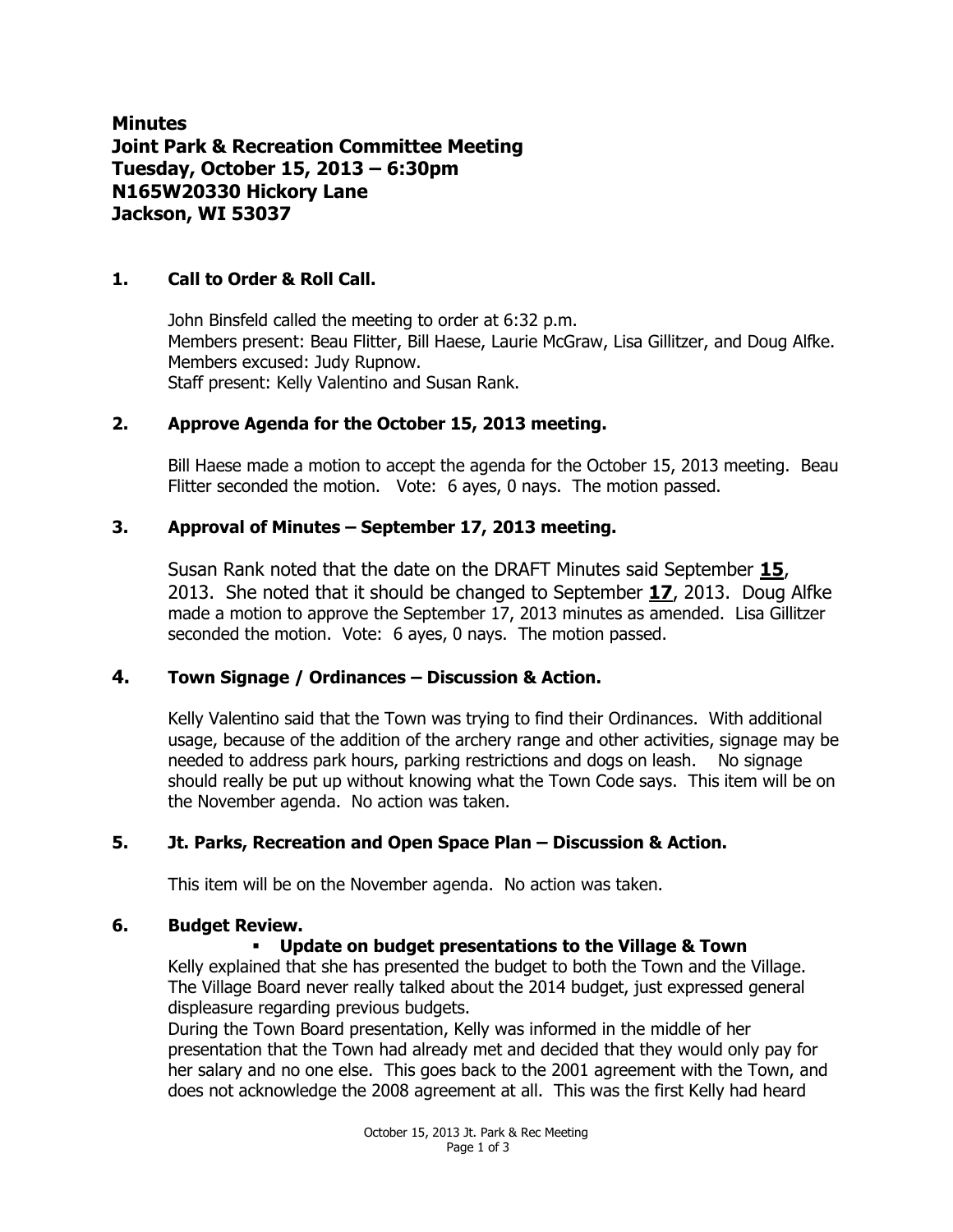this, so it made her presentation invalid. Since neither of the Boards have given her any direction as to how to correct her budget, she cannot move forward.

# **Review of October 'Stat Pack'**

The budget comparison reports between 2012 and 2013 were looked at, as well as the October calendar for the Community Center. It was noted that there are a lot of rentals scheduled.

# **7. Ad-Hoc Committee and Contract updates (Town/B&G).**

The Ad-Hoc Committee will meet on Wednesday, October 16 at the Village Hall. The meeting starts at 7:00pm. The Village President will be making a presentation to the Boys & Girls Club Executive Board on Wednesday, October 16 to explain proposed building use contract amendments. This was an informational item only. No action was needed.

# **8. Community Group Facility & Field Usage at Village & Town–Discussion & Action.**

The increased use of park facilities by community groups in both the Town and Village is creating a need for a comprehensive use policy to ensure consistent treatment of community groups that regularly use the parks for sports league play. Currently grade schools or high schools do not pay a fee to use the fields. The Committee had requested that Kelly secure additional information to aid in discussion of this item. She handed out a spread sheet showing what various communities are charging for the various athletic events. Jackson is only one (1) of three (3) communities that do not charge any fees. Many ideas were discussed, but the bottom line is that until Kelly knows what to do with her budget, this item cannot move forward. Kelly will continue to do research regarding this. This item will be placed on the November agenda for any updates. No action was taken.

# **9. Friends Group – Set Date and Agenda for January Meeting (John B. & Kelly).**

This is something that Kelly and John Binsfeld will need to get together to do. They will co-ordinate schedules to do this. The big kickoff meeting for the Friends Group will be in January. This item will be on the November agenda for further discussion. No action was taken.

# **10. Community Center Rental Fees/Hours – Discussion & Action.**

In comparing the rental fees with other communities, the fees are comparable. So instead of raising fees, the rental time would be changed. For example: The gym is rented out in 4 (four) hour slots. This would be changed to \$20.00 for two (2) hours. If you wanted to rent the gym for 4 (four) hours, it would be \$40.00. On the weekend, rentals are for a 6 (six) hour block. This would be changed to 4 (four) hour blocks. The fees for additional hours & Holidays would also be changed. This would start January 1, 2014. Anything already rented for 2014 would be grandfathered. Bill Haese made a motion to recommend the Budget & Finance Committee/Village Board approve the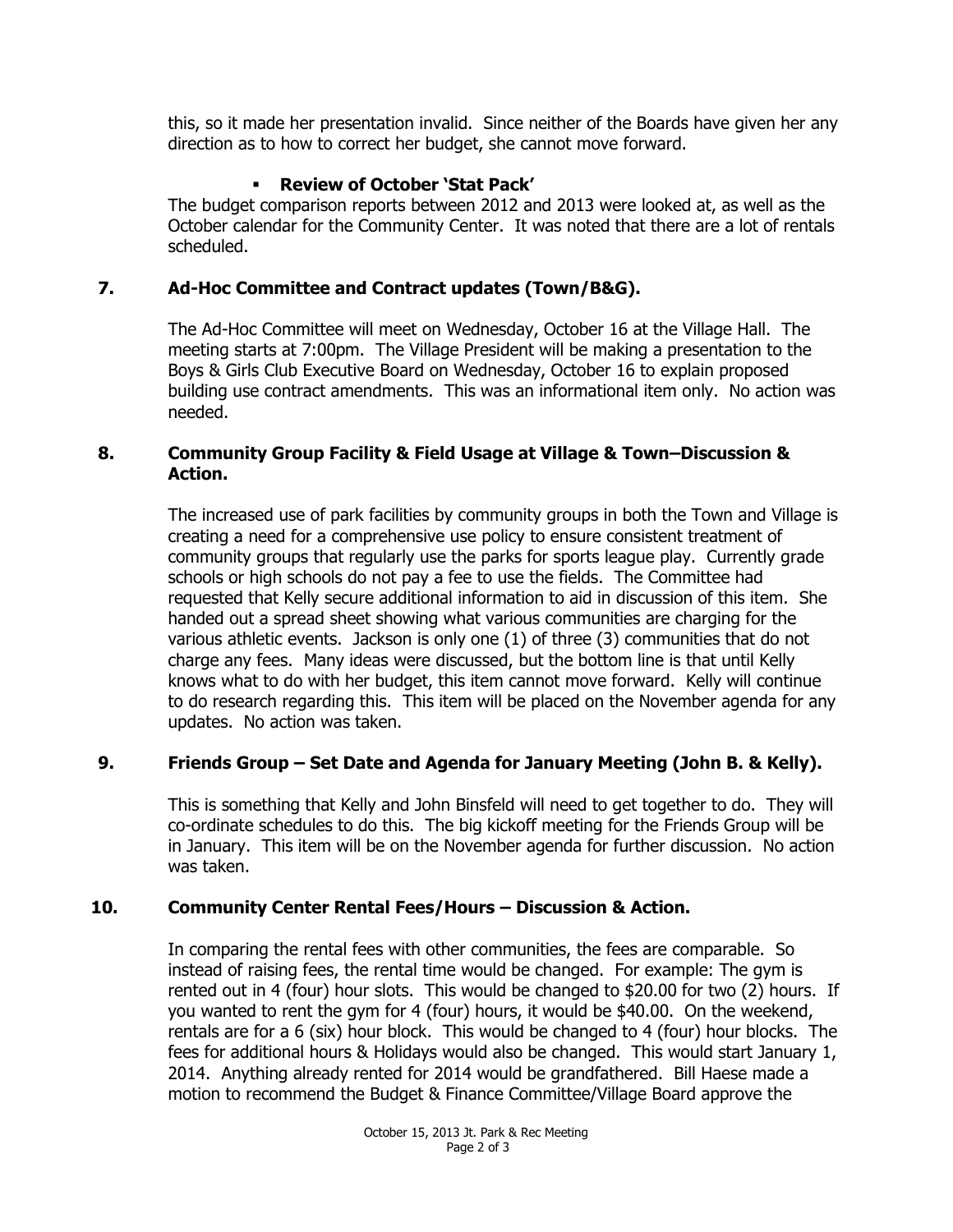changes to the Community Center Rental Fees/Hours. Laurie McGraw seconded the motion. Vote: 6 ayes, 0 nays. The motion passed.

### **11. Directors Report & Upcoming Events: Ghoul Gala, Kids Rummage & Monte Carlo.**

Kelly presented the Director's report. She gave 3 (three) Ghoul Gala posters, and asked if each Committee member would hang them wherever they went and were allowed to. She also handed out new sponsorship packets. These were re-created at the request of a Village Trustee. She also handed out the flyers for the Park & Ride grand opening, which will be Saturday, October 19. On Monday, November 11 at 7:00pm, the movie Honor Flight – One Last Mission will be shown at the Community Center. It is being hosted by Boy Scout Troop 765 in co-operation with the Jackson J.t Parks & Rec Dept. Miller Monument Co. is sponsoring the event. The sponsor packets for Monte Carlo night will be handed out and gone over at the November meeting. This was an informational item only. No action was needed.

### **12. Citizens/Committee Member Comments.**

There were no additional comments.

### **13. Adjourn.**

Liza Gillitzer made a motion to adjourn. Doug Alfke seconded the motion. Vote: 6 ayes, 0 nays. The motion passed. The meeting adjourned at 7:51pm.

Respectfully submitted by: Susan Rank, Village Clerk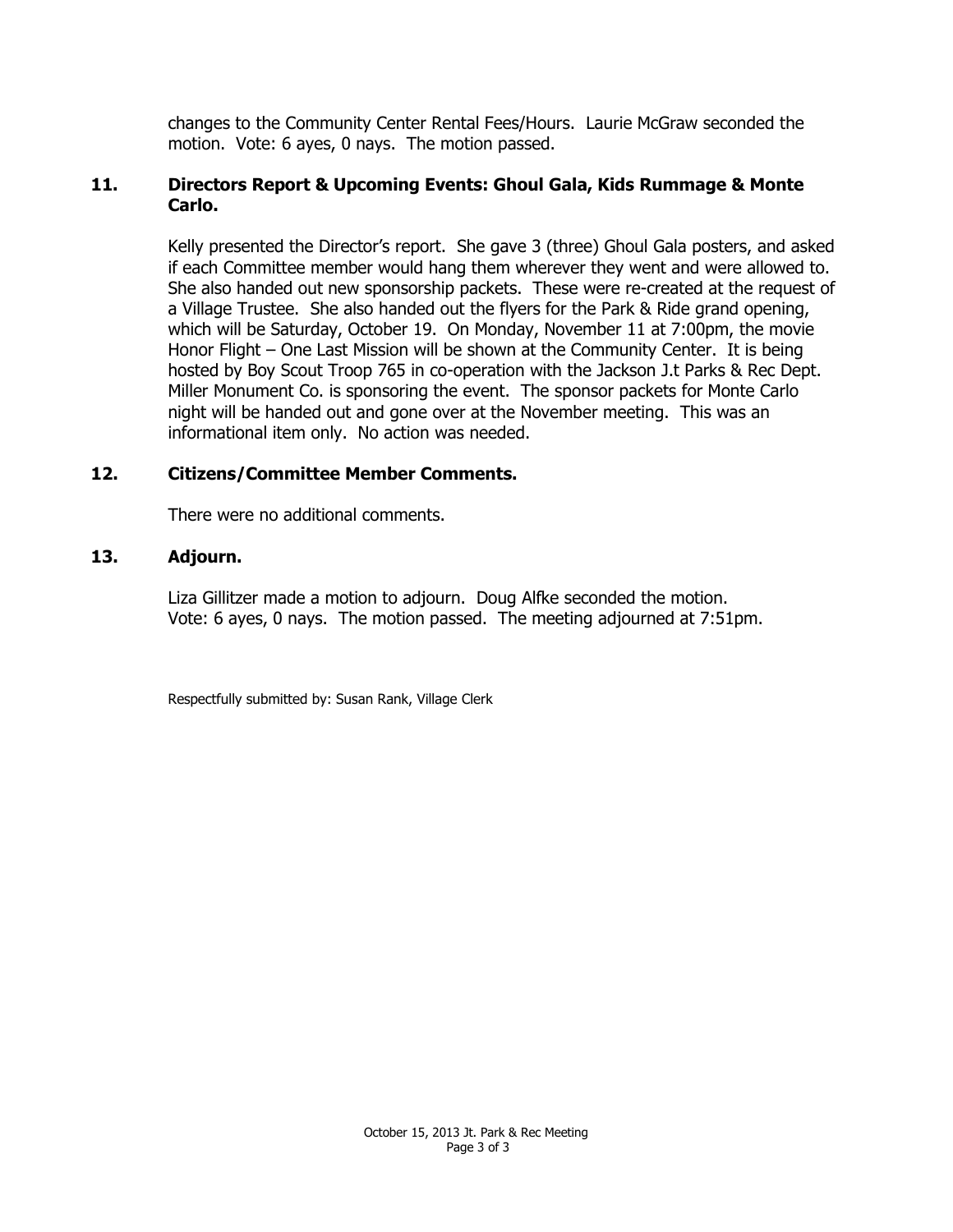# **DRAFT Minutes Joint Park & Recreation Committee Meeting Tuesday, November 19, 2013 – 6:30pm N165W20330 Hickory Lane Jackson, WI 53037**

# **1. Call to Order & Roll Call.**

John Binsfeld called the meeting to order at 6:30 p.m. Members present: Beau Flitter, Bill Haese, Laurie McGraw, Dennis Jeske, and Judy Rupnow. Members excused: Lisa Gillitzer and Doug Alfke. Staff present: Kelly Valentino, Renee Fisher, and Susan Rank.

### **2. Approve Agenda for the November 19, 2013 meeting.**

Bill Haese made a motion to accept the agenda for the November 19, 2013 meeting. Laurie McGraw seconded the motion. Vote: 6 ayes, 0 nays. The motion passed.

# **3. Approval of Minutes – October 15, 2013 meeting.**

John Binsfeld pointed out that under Agenda item #1, Dennis Jeske' s name had been omitted from the 'Members excused' line. Laurie McGraw made a motion to approve the October 15, 2013 minutes as amended. Beau Flitter seconded the motion. Vote: 6 ayes, 0 nays. The motion passed.

# **4. Town Signage / Ordinances – Update.**

Kelly Valentino handed out Town Ordinance #J-93-001, which described the Town park rules. With additional usage, because of the addition of the archery range and other activities, signage is needed to address park hours, parking restrictions and dogs on leash. After reading through the Ordinance, it was decided that Kelly will take this item to the Town Board with the suggestion that in section 6.01(a)5 the park hours should be designated as 6:00am to 11:00pm, and in 5(d) Animals, the last sentence should be changed to say 'except service animals'. This item will be taken back to the Town Board in December.

### **5. Jt. Parks, Recreation and Open Space Plan – Discussion & Action.**

This item will be on the December agenda. No action was taken.

### **6. Budget Review.**

# **Update on budget process**

Kelly explained that she has had discussion with the Village members of the Ad-Hoc Committee regarding receipting of the fees for various programs and rentals. The credit card program allows them to print out exactly what was receipted for adult leagues,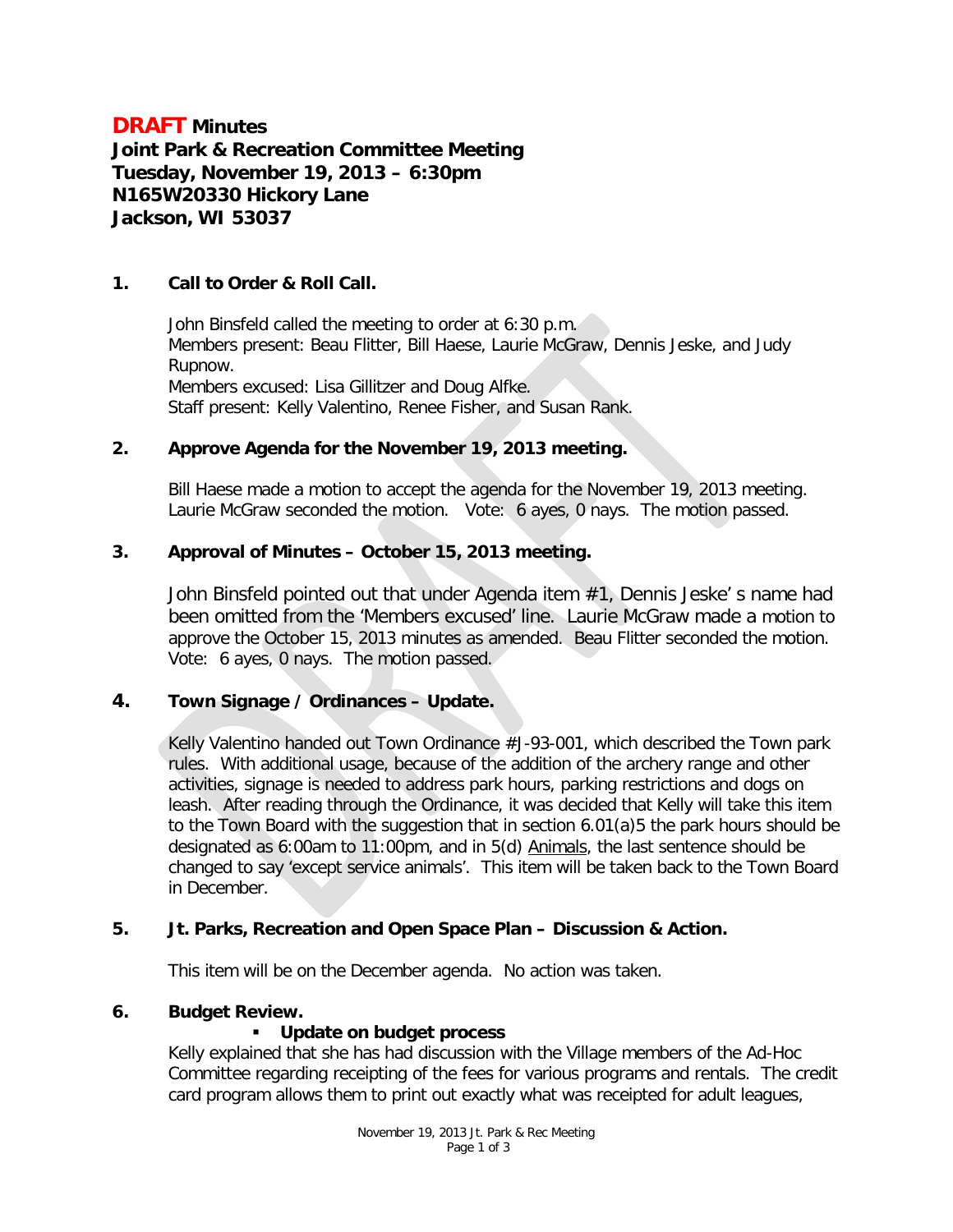youth program fees, etc. Instead of just having a 'credit card revenue' line item in the budget, she will be allocating the different fees to their specific accounts they were paid for. It will give a clearer idea of where things stand for budgeting purposes. The Village members of the Ad-Hoc Committee supported this idea. It will start immediately.

# **Review of October 'Stat Pack'**

The budget comparison report for October was looked at, as well as the November calendar for the Community Center. It was noted that there are a lot of rentals scheduled.

# **7. Ad-Hoc Committee and Contract updates (Town/B&G).**

The Ad-Hoc Committee met on Wednesday, October 16 at the Village Hall. It was decided by the Committee, that a Jt. Village/Town Board meeting would be held in November instead of an Ad-Hoc Committee meeting. Kelly handed out the agenda for the meeting. It will be Wednesday, November 20, 2013 at the Jackson Town Hall. The meeting will start at 7:00pm. This was an informational item only. No action was needed.

# **8. Community Group Facility & Field Usage at Village & Town–Letter & Jan. Meeting.**

The increased use of park facilities by community groups in both the Town and Village is creating a need for a comprehensive use policy to ensure consistent treatment of community groups that regularly use the parks for sports league play. Currently grade schools or high schools do not pay a fee to use the fields. The Committee had requested that Kelly secure additional information to aid in discussion of this item. Kelly handed out a memo that she had sent to the Town Board that discussed this item. A spreadsheet showing what various communities are charging for the various athletic events was attached to the memo. Jackson is only one (1) of three (3) communities that do not charge any fees. Invitations will be sent out to the community groups that currently use the facilities, asking them to attend the January 21, 2014 Jt. Parks & Recreation Committee meeting. This item will be discussed at that time. The Committee would like the groups to be there so that they can get their input on this item. Since the fees on the spreadsheet are from 2012, Kelly will contact municipalities after January 1 to see if any of the fees have changed.

# **9. Friends Group – 1st Meeting, Member Drive & Marketing.**

The first meeting of the Friends of Jackson Jt. Parks & Recreation will be held on January 21, 2014 at 6:30pm. Kelly handed out a pamphlet for the Friends Group. She stressed that this was only a template, and she wanted the Committee to look it over and give their input as to how it should look and/or be changed. She said that she and Jt. Parks & Recreation Committee Chairman John Binsfeld had gotten together to work on this and set the date for the first  $(1<sup>st</sup>)$  meeting of the Group.